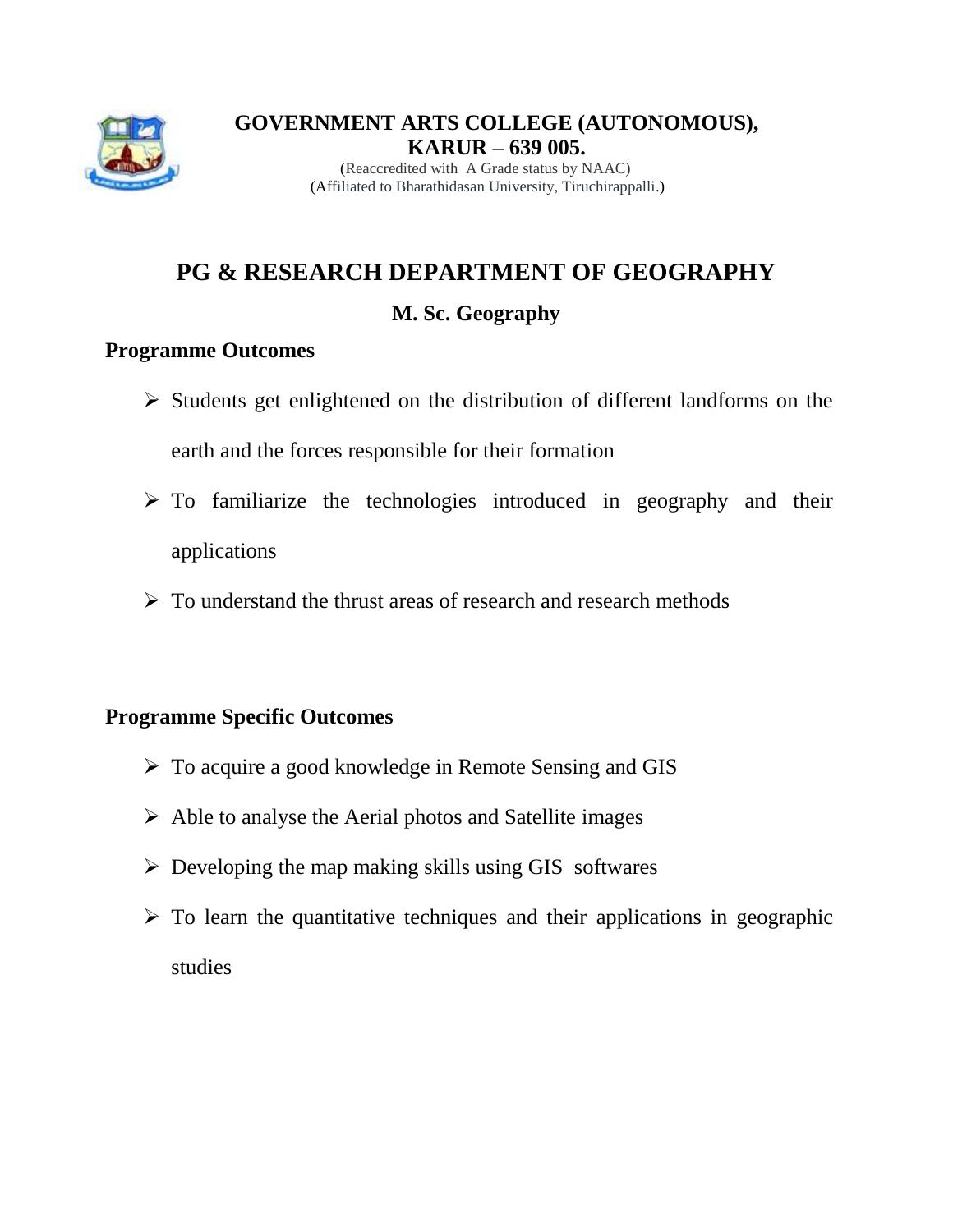## **M.SC.GEOGRAPHY COURSE STRUCTURE UNDER CBCS SYSTEM**

(For the candidates admitted from the year 2016-17 onwards)

| <b>SEMESTER</b> | <b>COURSE</b>         | <b>SUBJECT TITLE</b>                                                | SUBJECT CODE      | INSTR. HOURS<br><b>WEEK</b> | <b>CREDIT</b>  | <b>EXAM HOURS</b> | <b>MARKS</b>   |                           | TOTAL |
|-----------------|-----------------------|---------------------------------------------------------------------|-------------------|-----------------------------|----------------|-------------------|----------------|---------------------------|-------|
|                 | Core Course $-1$      |                                                                     | <b>P16GE1C1</b>   | 6                           | 5              | $\mathfrak{Z}$    | <b>INT</b>     | <b>ESE</b>                | 100   |
| Ι               | Core Course - II      | <b>Applied Climatology</b>                                          | <b>P16GE1C2</b>   |                             |                |                   | 25             | 75                        | 100   |
|                 |                       | Urban Geography                                                     |                   | 6                           | 5              | 3                 | 25             | 75                        |       |
|                 | Core Course - III     | Geography of India                                                  | <b>P16GE1C3</b>   | 6                           | 5              | $\overline{3}$    | 25             | 75                        | 100   |
|                 | Core Course - IV      | Practical-I:Terrain & Climatic Data<br>Analysis                     | P16GE1C4P         | 5                           | $\overline{4}$ | 3                 | 40             | 60                        | 100   |
|                 | Elective Course - I   | Population Geography                                                | <b>P16GE1E1</b>   | 5                           | $\overline{4}$ | 3                 | 25             | 75                        | 100   |
|                 |                       |                                                                     |                   | 28                          | 23             |                   |                |                           | 500   |
| П               | Core Course - V       | Remote Sensing Techniques and<br>Applications                       | <b>P16GE2C5</b>   | 6                           | 5              | 3                 | 25             | 75                        | 100   |
|                 | Core Course - VI      | Principles of Geomorphology                                         | <b>P16GE2C6</b>   | 6                           | 5              | 3                 | 25             | 75                        | 100   |
|                 | Core Course - VII     | Principles of Thematic<br>Cartography                               | <b>P16GE2C7</b>   | 6                           | 5              | 3                 | 25             | 75                        | 100   |
|                 | Core Course - VIII    | Practical-II: Socio - Economic<br>Data Analysis                     | <b>P16GE2C8P</b>  | 5                           | $\overline{4}$ | 3                 | 40             | 60                        | 100   |
|                 | Elective Course - II  | GIS & GPS: Techniques and<br>Applications                           | <b>P16GE2E2</b>   | 5                           | $\overline{4}$ | 3                 | 25             | 75                        | 100   |
|                 |                       |                                                                     |                   | 28                          | 23             |                   |                |                           | 500   |
| Ш               | Core Course - IX      | <b>Agricultural Geography</b>                                       | <b>P16GE3C9</b>   | 6                           | 5              | 3                 | 25             | 75                        | 100   |
|                 | Core Course $-X$      | Research Methodology In<br>Geography                                | <b>P16GE3C10</b>  | 6                           | 5              | 3                 | 25             | 75                        | 100   |
|                 | Core Course - XI      | Geographic Thought                                                  | P16GE3C11         | 6                           | 5              | 3                 | 25             | 75                        | 100   |
|                 | Core Course - XII     | Practical-III Statistical Techniques and<br>Cartographic<br>Methods | <b>P16GE3C12P</b> | 5                           | 4              | 3                 | 40             | 60                        | 100   |
|                 | Elective Course - III | Political Geography                                                 | <b>P16GE3E3</b>   | 5                           | $\overline{4}$ | 3                 | 25             | 75                        | 100   |
|                 |                       |                                                                     |                   | 28                          | 23             |                   |                |                           | 500   |
| IV              | Core Course - XIII    | <b>Regional Planning</b>                                            | P16GE4C13         | 6                           | 5              | 3                 | 25             | 75                        | 100   |
|                 |                       | Practical-IV: Techniques of                                         |                   |                             |                |                   |                |                           |       |
|                 | Core Course - XIV     | Remote Sensing and GIS                                              | P16GE4C14P        | 5                           | 4              | 3                 | 40             | 60                        | 100   |
|                 | Elective Course - IV  | Environmental Appraisal &<br>Management                             | <b>P16GE4E4</b>   | 5                           | 4              | 3                 | 25             | 75                        | 100   |
|                 | Elective Course - V   | Geography of Travel and Tourism                                     | <b>P16GE4E5</b>   | 5                           | $\overline{4}$ | 3                 | 25             | 75                        | 100   |
|                 | Project Work          | Project work                                                        | P16GE4PW          | 15                          | $\overline{4}$ | $\overline{3}$    | $\star\,\star$ | $\pmb{\ast}\,\pmb{\star}$ | 100   |
|                 |                       |                                                                     |                   | 36                          | 21             |                   |                |                           | 500   |
| $\bf TOTAL$     |                       |                                                                     |                   |                             | 90             |                   |                |                           | 2000  |

\*\* Dissertation – 80 Marks and Viva Voce Examinations – 20 Marks **CHAIRMAN**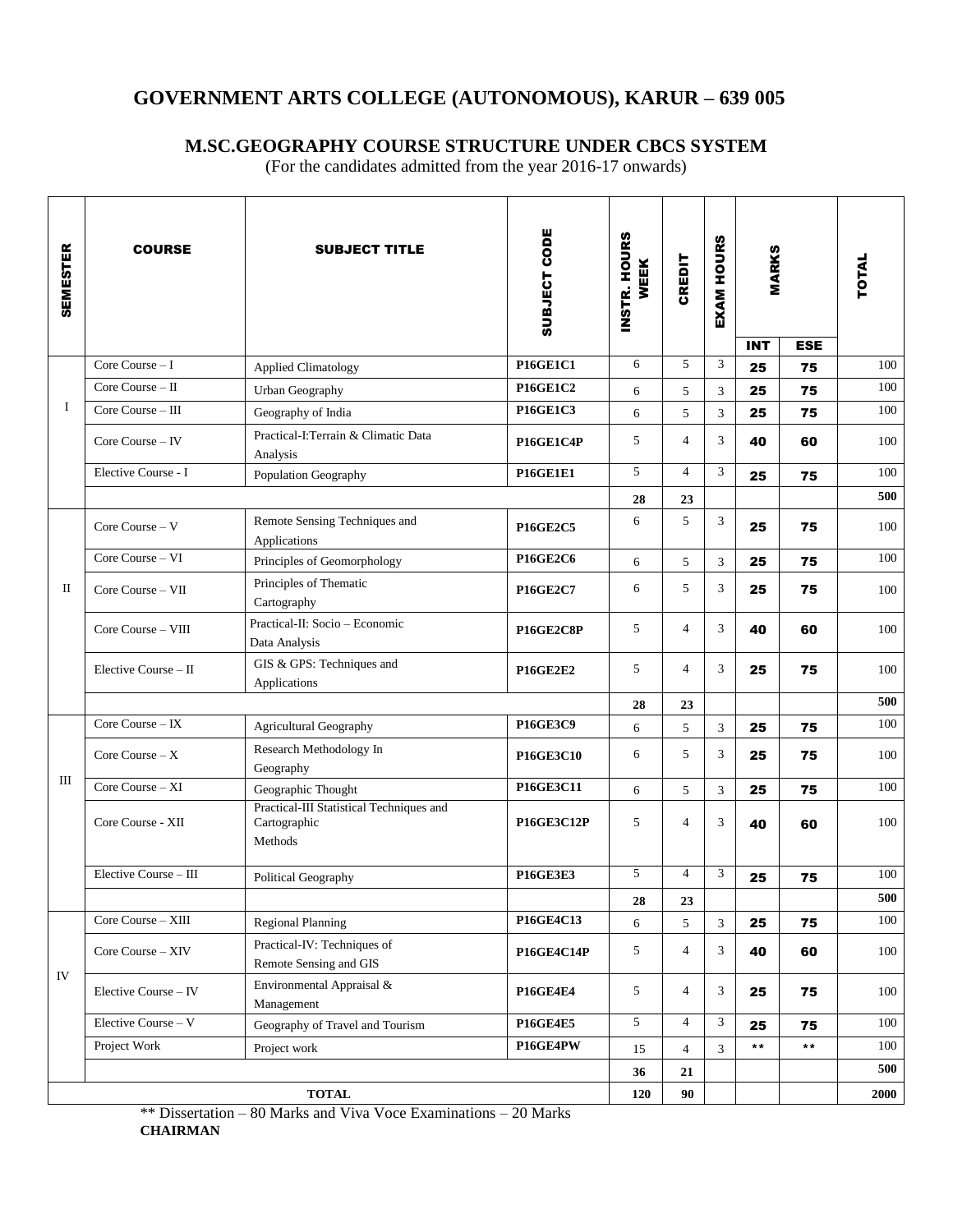**Sl.** No.: **Subject Code: P16GE1C1** 

# GOVERNMENT ARTS COLLEGE (AUTONOMOUS) KARUR-05

## **M.Sc., GEOGRAPHY –I - SEMESTER – CORE COURSE -I**

(For the candidates admitted from the year 2016 -17onwards)

#### *Course Outcomes:*

- *Understanding the structure and composition of atmosphere.*
- *To Gain knowledge on the distribution of temperature and pressure.*
- *To learn the nature and types of Air masses and Fronts.*
- *Studying the climatic classification and impact of climate change.*

# **APPLIED CLIMATOLOGY**

#### **Unit – I**

**Composition and structure of Atmosphere:** Definition – Weather and Climate – Climatic Elements – Composition and Structure of Atmosphere – Insolation – Heat Budget - Horizontal – Vertical Distribution of Temperature – Temperature Inversion

## **Unit-II**

**Air Pressure:** Atmospheric Pressure – Horizontal and Vertical Distribution. Winds: Planetary – Periodic and Local – Atmospheric Moisture; Condensation - Forms, Precipitation: Forms and Types

#### **Unit-III**

**Air Masses, Fronts and Atmospheric Disturbances:** Air Masses and Fronts: Concepts and Types; Cyclones: Tropical and Temperate; Anti Cyclones – Monsoons – Jet Streams.

## **Unit-IV**

**Classification of Climate** – Koppen's and Thronthwaite's – Weather Forecast, Weather Satellite – Climatic Regions of the World

## **Unit-V**

Climate Change & Its Impact: Green House Effect – Global Warming - Ozone Depletion – Heat Island – Acid Rain: **Impact of Climate Change on:**  Agriculture, Industry and Housing.

#### **Reference:**

- 1. Trewartha, G.T. (1968) Introduction to climatic McGraw Hill, New York.
- 2. Critch field H.J., (1975), General Climatology, Prentice Hall, New Delhi.
- 3. Lal D.S. (1986) Climatology, Chaitanya Publishing house, Allahabad
- 4. Smith, Applied Climatology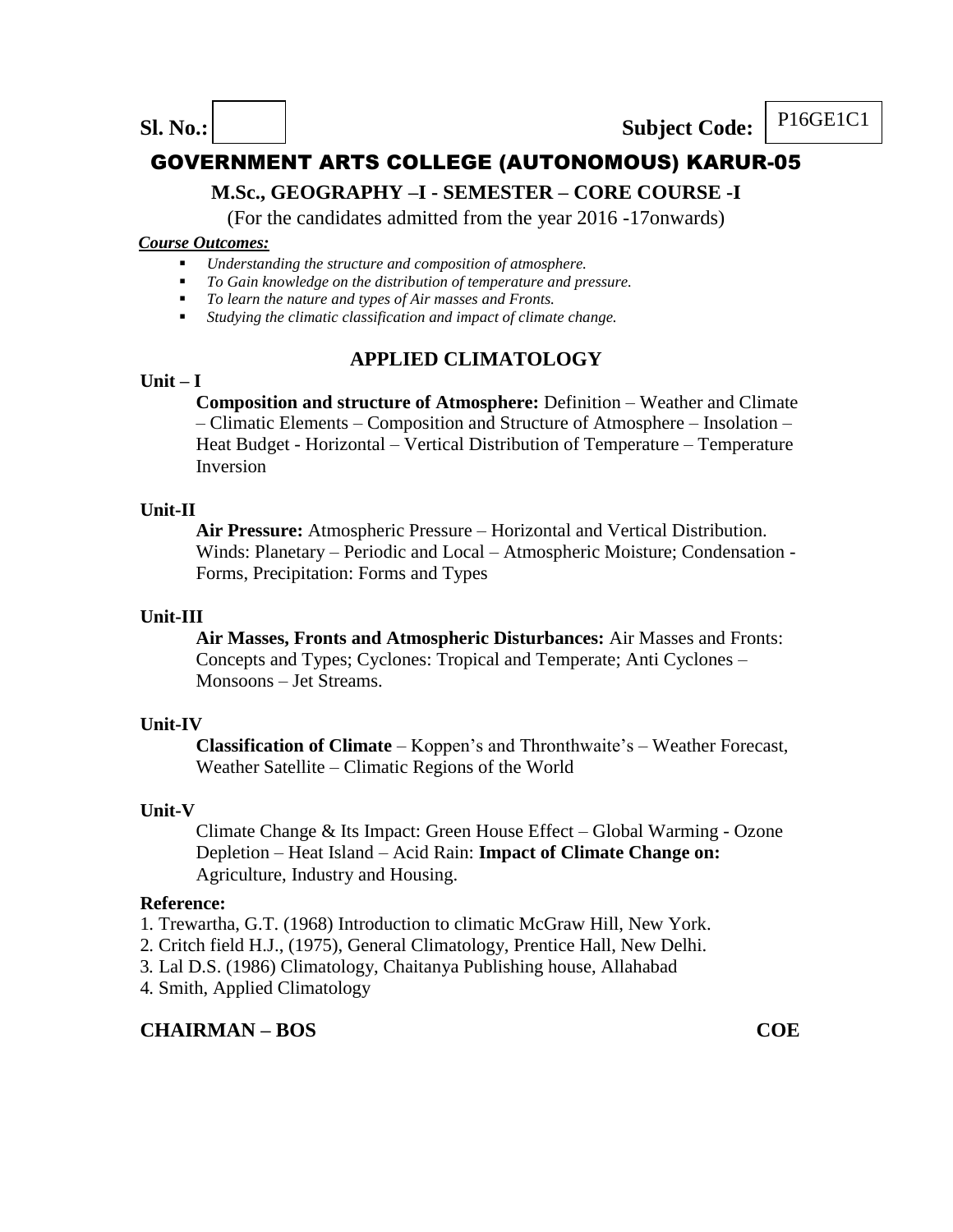**M.Sc., GEOGRAPHY –I - SEMESTER – CORE COURSE -II**

For the candidates admitted from the year 2016 -17onwards)

## **URBAN GEOGRAPHY**

#### *Course Outcomes:*

- *To understand the pattern of urbanization in India and the world.*
- *To recognize the Functional classification of towns, studying the morphology of towns and the characteristics of CBD.*
- *To be able to classify the towns based on size and studying the urban environmental problems.*  **Unit – I**

Meaning and Scope of Urban Geography – Origin and Evolution of Towns – Location and Sitting of Towns – Functional Classification of Towns – Morphology of Towns

## **Unit – II**

Urbanization: Trends and Patterns – World and India; The Internal Structure of Cities – CBD – Delimitation and Characteristics

## **Unit –III**

Theories and Models in Urban Studies: Concentric Zone Theory – Sector Theory and Multiple Nuclei Theory; Urban System: The Central Place Theory – Primate City - Distribution – Rank Size Rule – Chennai Metropolitan City.

#### **Unit – IV**

Urban Expansion –Horizontal and Vertical – Urban Sprawl – Rural - Urban Fringe – Concept of Satellite and Dormitory Towns – Conurbation – Metropolis – Concept of City Region

#### **Unit – V**

Urban Environmental Problems: Urban Housing – Growth of Slums – Solid Waste and its Management – Water Supply and Transport – Pollution – Urban Planning

## **Reference:**

1.Jones.E (1970) Towns and Cities , Oxford University Press.

2.Yeates and Corner: The North American City Harper and Row

3. Carter, H. the study of Urban Geography – Edward Arnold, London.

4. Major and Kohn, Readings in urban Geography, Central book Dept.Allahabad.

5.Northam, U.K.: Urban Geography, John Wiley and sons

6.Johnson . J.H. Urban Geography, Pergaoan.

7. urban geography by R.B. Mandal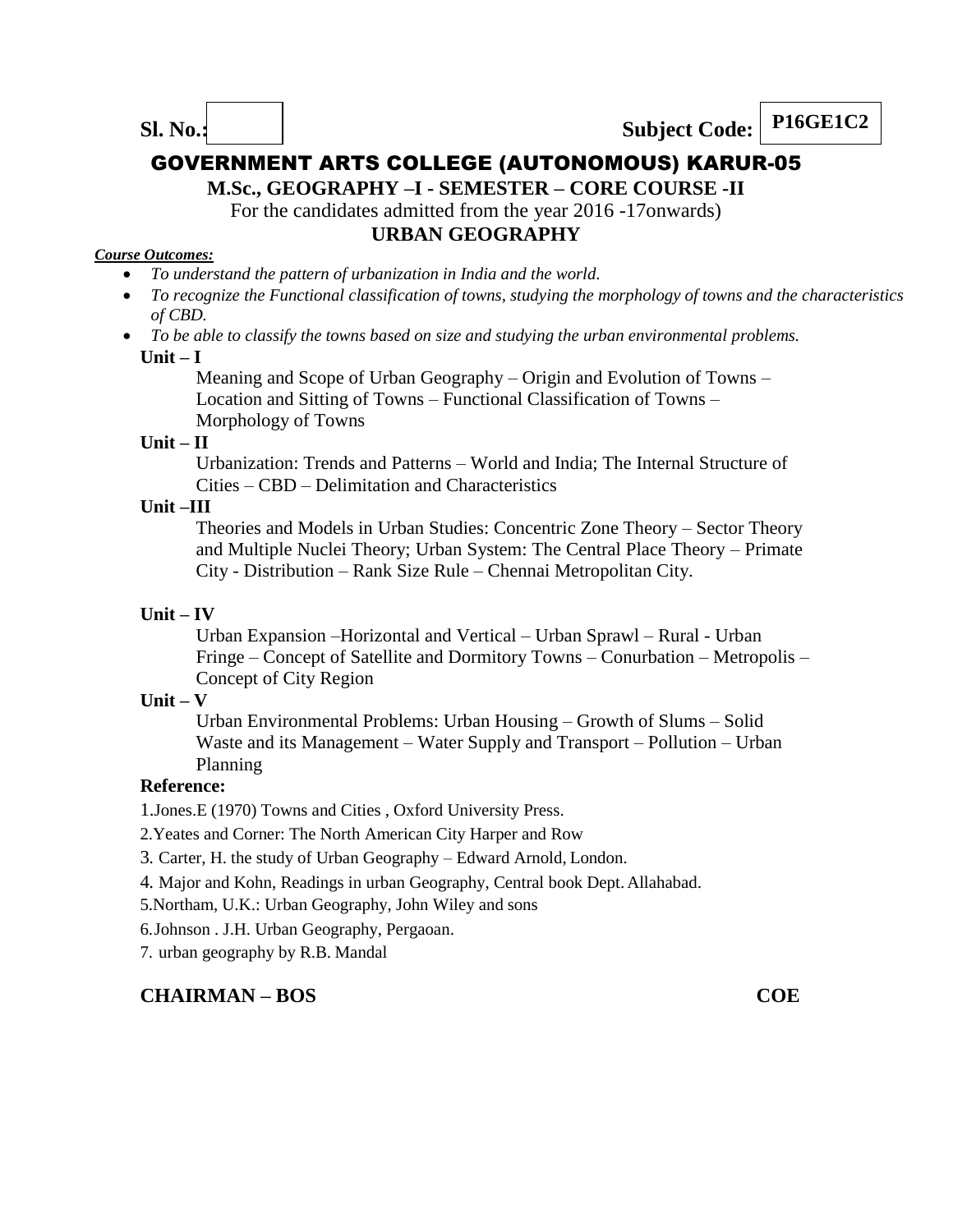# **M.Sc., GEOGRAPHY – I SEMESTER – CORE COURSE -III**

(For the candidates admitted from the year 2016-17onwards)

#### *Course Outcomes:*

- *To acquire knowledge on the location, relief and climate of India.*
- *To assess the different natural resources of India and their methods of conservation.*
- *Understanding the status of human resources, trade and transport of India.*

## **GEOGRAPHY OF INDIA**

## **UNIT – I**

**India**: Location, Extent and Significance - as a Geographical Unit - Physiography- Relief; Rivers- Distribution Sources of Irrigation, Multipurpose River Valley Projects,

## **UNIT-II**

**Climate**: Controlling Factors - Seasons- Climatic Regions; Soil Types and Distribution- Soil Erosion and Conservation Methods; Natural Vegetation: Types, Distribution and Uses.

## **UNIT- III**

Agriculture: Salient Features and Problems-Farming Types-Major Food Crops and Regions- Rice, Wheat and Millets; Commercial Crops: Sugarcane, Cotton and Jute. Plantation Crops- Tea, Coffee and Rubber; Livestock Wealth – Fisheries

## **UNIT-IV**

Mineral Resources: Iron, Manganese, Bauxite, Copper- Distribution and Production- Power Resources: Coal, Oil, Hydro – Electricity, Thermal and Atomic Power Development –Distribution and Production; Non – Conventional sources of enegery- Industries: Agro-Based Industries- Cotton, Jute, and Sugar. Metallurgical Industries: Iron and Steel, - Automobiles and Locomotive; Ship Building - Chemical - Paper and Fertilizer.

## **UNIT-V**

Population: Distribution and Density; Transport: Roadways, Railways, Airways and Water Ways; Trade: Inland and Foreign- Export and Import.

## **Reference**

1. Gopal Singh- Geography of India (1970)

2. Singh.R.L. India- a regional Geography, UBS publishers & Distributers Ltd, Seena Publication.

3. Spate O.H.K. India and Pakistan, Mathunan & Co (1970)

4. Sharma and Coutinho- Economic and Commercial Geograpy- vikas publishing house Pvt.Ltd., New Delhi (1998)

- 5. Shanthi Swaroop Geography of India , King /books Educational Publishers (1998).
- 6. Tikkha. R.N- Geography of India, New academic Publishing co, Jalandar (1998)
- 7. Indian Stattistical Books.
- 8. D.R.Khuller -India: A Comprehensive Geography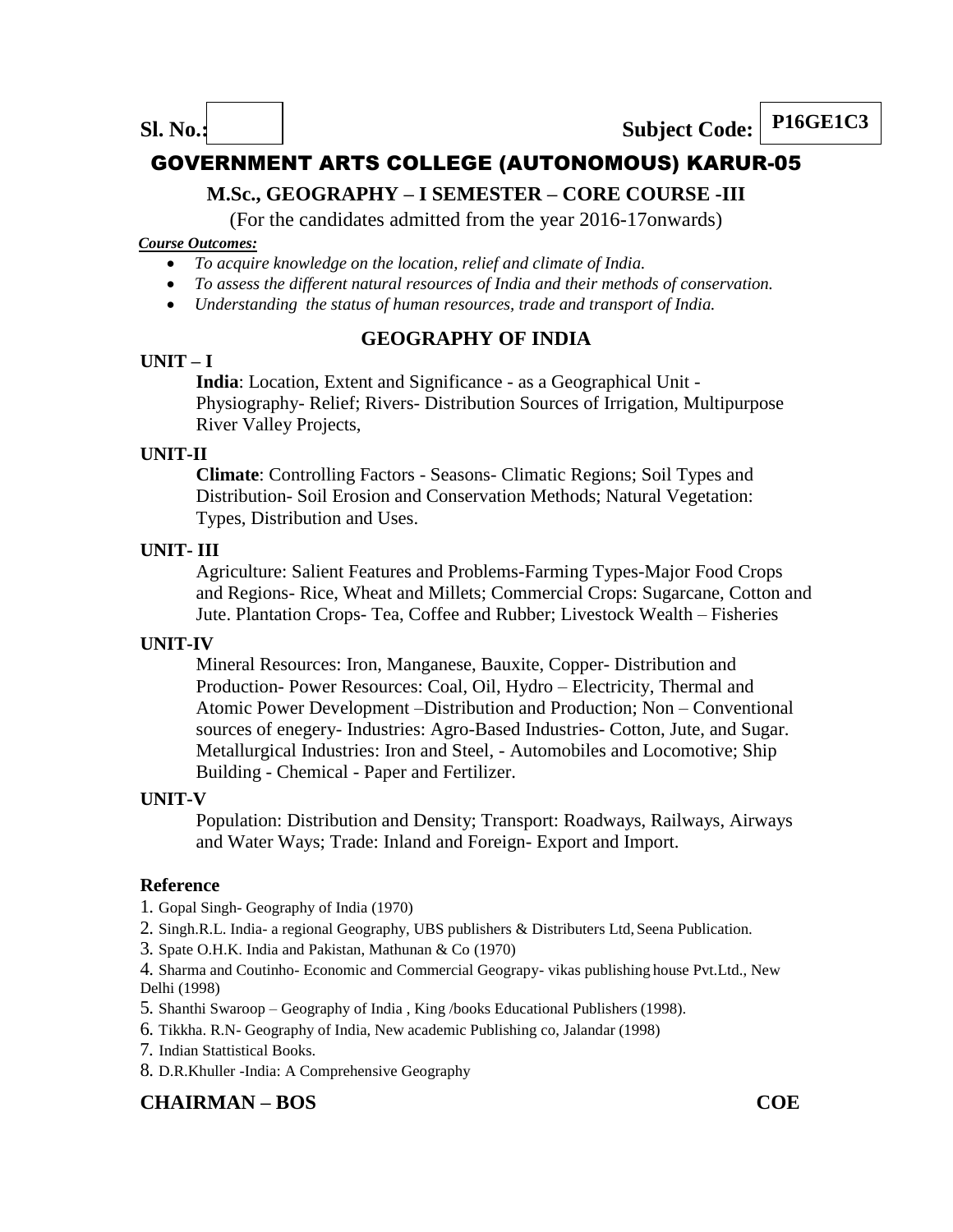# **P16GE1C4P Subject Code: P16GE1C4P** GOVERNMENT ARTS COLLEGE (AUTONOMOUS) KARUR-05

## **M.Sc., GEOGRAPHY –I - SEMESTER – CORE COURSE – IV**

(For the candidates admitted from the year 2016-17 onwards)

#### *Course Outcomes:*

- *To be able to analyse the different methods of depiction of relief and drawing of relief profiles.*
- *Learning the different mapping techniques used to represent climate data and morphometry.*

## **Practical I-TERRAIN AND CLIMATIC DATA ANALYSIS**

## **Unit – I**

- $\triangleright$  Methods of Depiction of Relief
- $\triangleright$  Spot Heights
- $\triangleright$  Bench marks
- $\triangleright$  Triangulation Station
- $\blacktriangleright$  Hachuring
- > Hill Shading
- $\triangleright$  Layer Tinting

#### **Unit – II**

- > Drawing Profiles
- $\triangleright$  Simple
- $\triangleright$  Serial
- $\triangleright$  Superimposed
- $\triangleright$  Projected
- > Composite
- Longitudinal

#### **Unit – III**

- $\triangleright$  Climatic data Analysis
- > Foster's Climograph
- > Taylor's Climograph
- $\triangleright$  Climatograph
- > Rainfall Dispersion Diagram
- ▶ Octagonal Wind Rose
- $\triangleright$  Tracking of Cyclone

#### **Unit –IV**

- $\triangleright$  Morphometric Analysis
- $\triangleright$  Identification of Stream Orders
- $\triangleright$  Bifurcation Ratio
- $\triangleright$  Drainage Density

#### **Shape Measurement**

- $\triangleright$  Miller's Circularity Ratio
- > Boyce Clark Method
- > Length Breadth Ratio Method

#### **Unit – V**

- Slope Analysis:
- $\triangleright$  Wentworth
- $\triangleright$  Smith
- $\triangleright$  Robinson Methods

#### **Reference:**

- 1. Gopal singh, Map Work and Practical Geography, Vikas publishing house Pvt.Ltd. New Delhi.
- 2. Misra, R.P., and Ramesh .A (1989) Fundmentals of Cartography, concept publishing Co., New Delhi.
- 3. Rampal, K.K. mapping and Compilation methods and techniques , concept publishing. 4. Singh R.L., Elements of Practical Geography, Kalyani Publishers, New Delhi.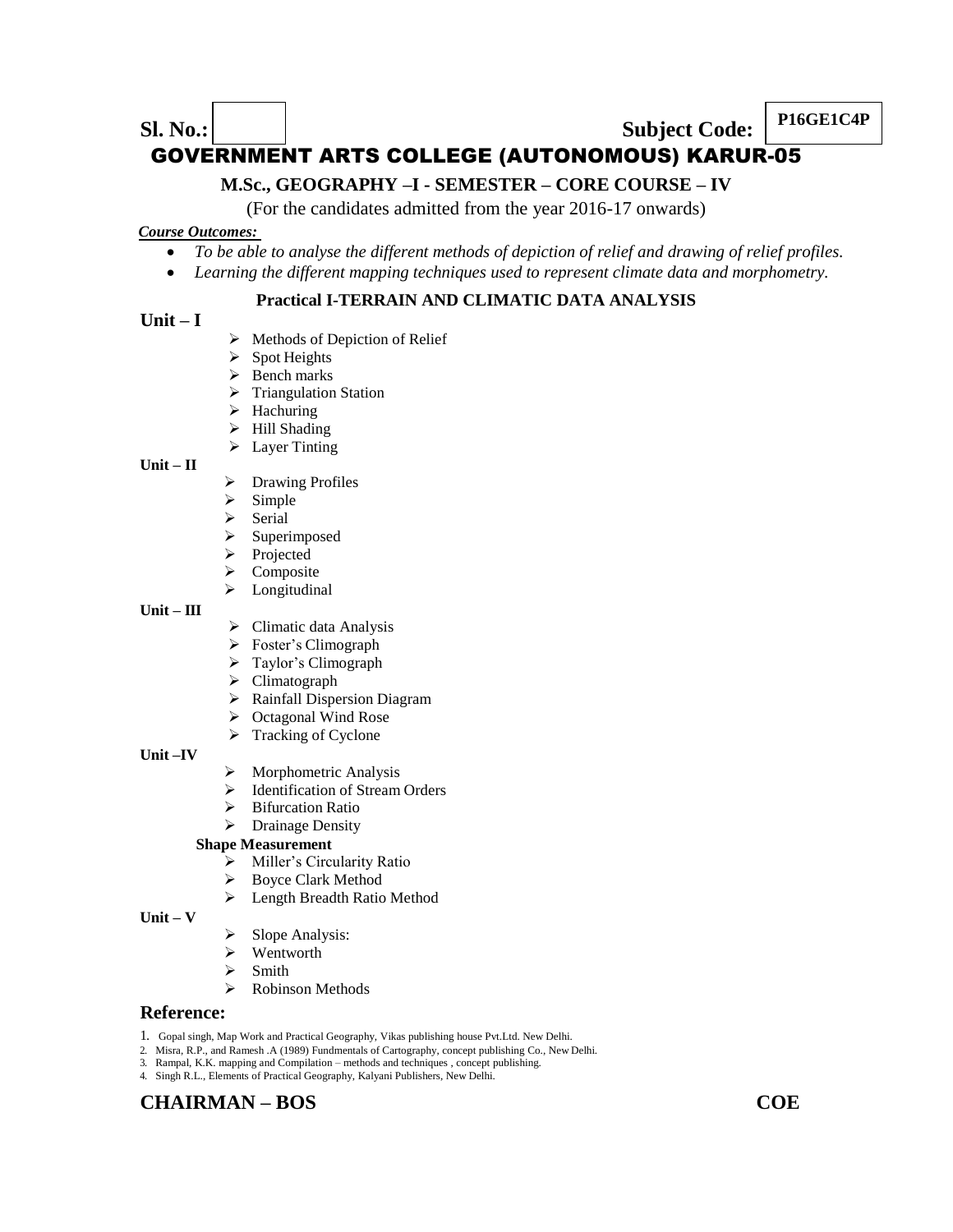**P16GE1E1 Sl. No.: Subject Code: P16GE1E1** 

# GOVERNMENT ARTS COLLEGE (AUTONOMOUS) KARUR-05

**M.Sc., GEOGRAPHY –I - SEMESTER – ELECTIVE COURSE – I**

(For the candidates admitted from the year 2016 -17onwards)

## **POPULATION GEOGRAPHY**

#### *Course Outcomes:*

- *Identifying the different sources of population data*
- *To study the distribution of population and associated factors.*
- *To acquire knowledge on population composition, human migration and population-resource ratio.* **Unit – I**

**Introduction to Population Geography**: Nature and Scope of Population Geography- Types, Sources and Problems of Population Data: Census, Sample Survey and Vital Registration System.

## **Unit – II**

**Distribution and Density of population:** Factors affecting Population – Distribution and Density of World Population– Types of Population Densities.

## **Unit –III**

**Growth of Population and Population Theories** : Components of Population Growth: Fertility, Mortality and Migration- Types of Migration, Determinants and Consequences of Migration- Malthusian Theory, Demographic Transition Theory by W.S. Thompson.

## **Unit – IV**

**Patterns of Population Composition**: Biological Characteristics of Population: Racial Composition, Age – Sex Composition and its Determinants, Cultural Characteristics of Population: Religious, Linguistic and Educational Composition.

## **Unit – V**

**Population and Resource Study: Resources: Human Resource – Natural** Resource – Population Resource Ratio; Over – Under – Optimum Populations; Population and Resource Regions.

## **Reference:**

1. Ghosh. B.N (1987): Fundamentals of Population Geography, Sterling Publishers,Ltd, New Delhi.

2. Hansraj. (1981): Introduction to Demography, Surjeet Publication, New Delhi.

3. Clarke John.I (1981): Geography of Population- Approaches and Applications, Pergamon Press, Oxford.

4. Hornby William (1986): An Introduction to Population, Cambridge University Press, London.

5. Glenn. T.T.Trewartha: A Geography of Population – World Pattern, John willeyand Sons Publications.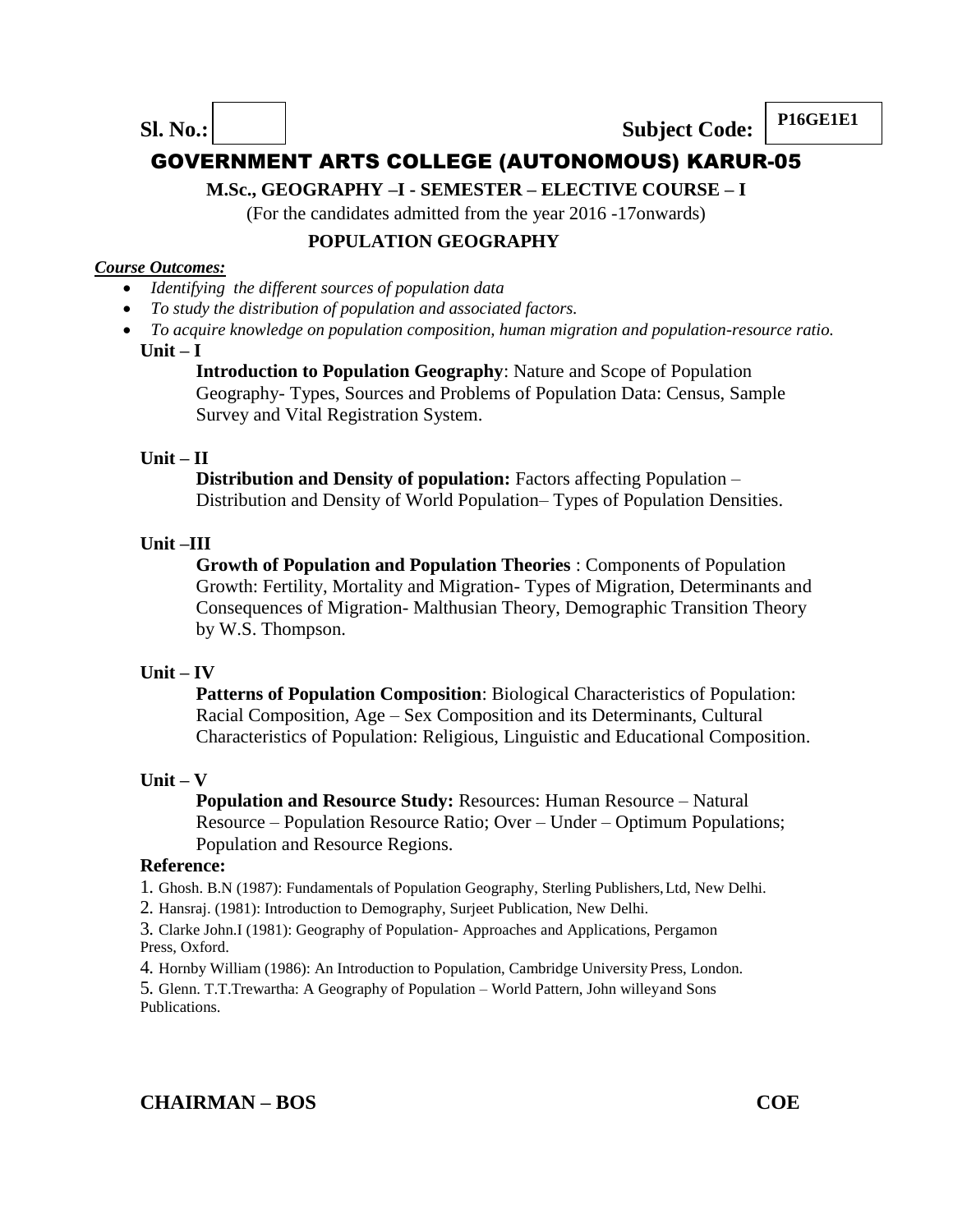

# **M.Sc., GEOGRAPHY –II - SEMESTER – CORE COURSE – V**

(For the candidates admitted from the year 2016-17 onwards)

## **REMOTE SENSING: TECHNIQUES AND APPLICATIONS**

## *Course Outcomes:*

- o *Understanding the components and principles of remote sensing.*
- o *To be able to classify the air photos and satellite images and the resolution characteristics of different images.*
- o *Familiarizing the applications of remote sensing in geographic studies*.

## **Unit – I**

**Remote Sensing**: Fundamentals – Development of Remote Sensing - Electro Magnetic Radiation (EMR) – Energy Interactions with the Atmosphere and Earth – Remote Sensing Centers and Activities in India

## **Unit – II**

**Remote Sensing:** Types – Aerial and Satellite, Types of Satellites, Aerial Photos, Platforms and Resolutions; Marginal information of Air Photo & Images – Elements of Air Photo & Image Interpretation.

## **Unit –III**

**Resolution and Sensor Characteristics:** Spatial, Spectral, Radiometric and Temporal Resolutions of IRS, LANDSAT, SPOT, IKNOS and QUICKBIRD

## **Unit – IV**

**Digital Image Processing**: Image Rectification and Restoration- Image Enhancement Techniques –Image Classification- Supervised & Unsupervised Classifications- Image Out Put

## **Unit – V**

**Application of Remote Sensing in Geography**: Geomorphology, Land use/ Land cover, Agriculture, Forest, Water Resource, Urban Planning and Environmental Assessment.

## **Reference:**

1. Thomas , M. Lillesand (1986): fundamentals of Remote Sensing, willey Sons, New York.

2. John. R. Jensen (2003): Remote Sensing of the Environment, Person Education, New Delhi.

3. Curran (1985) : Principles of Remote Sensing, Longman, London.

4. Lo.c.P.(1986): Applied Remote Sensing, Longman, London.

5. Narayanan, Applicaions of Remote Sensing, Hindu Publication.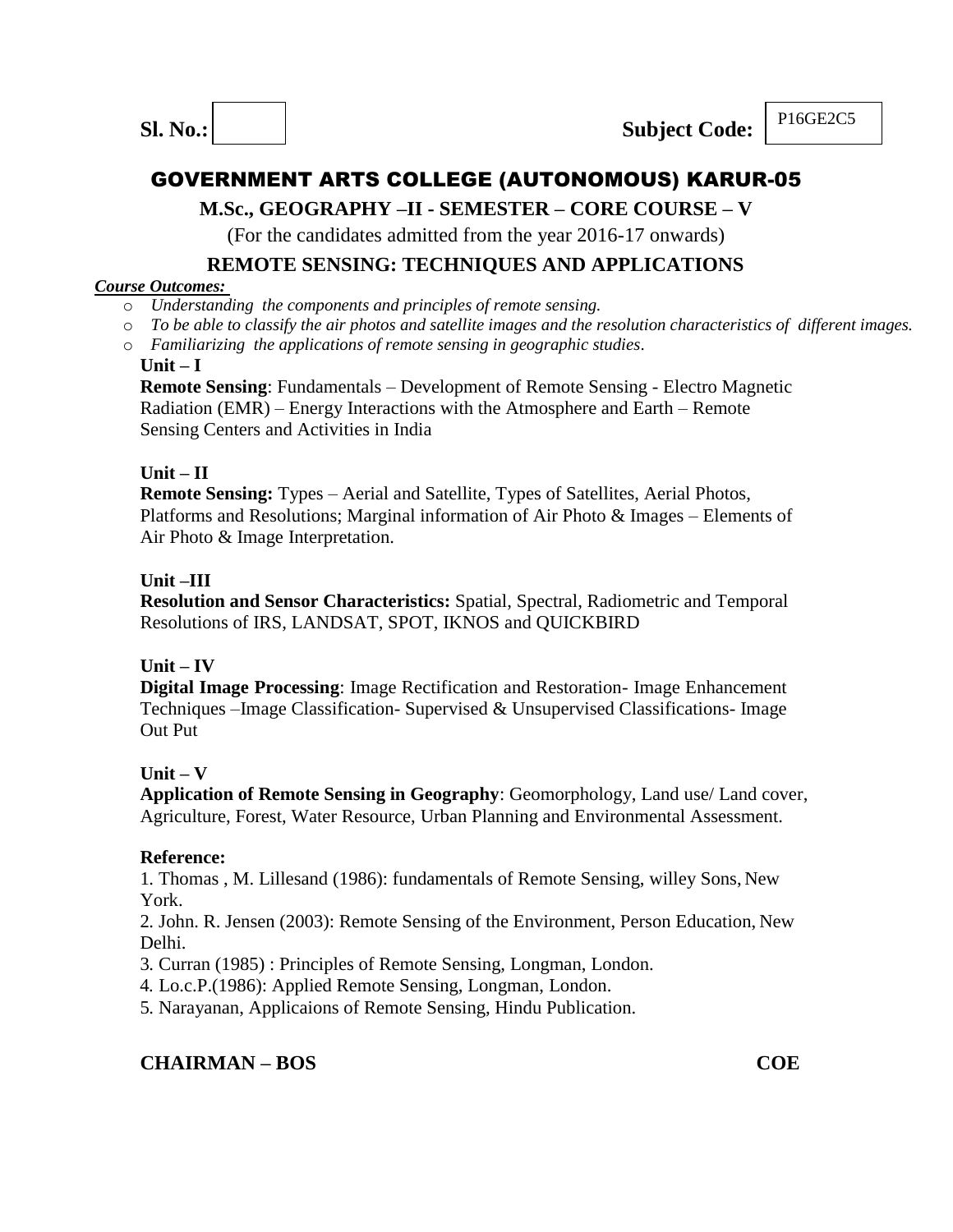**Sl. No.: Subject Code: P16GE2C6** 

# GOVERNMENT ARTS COLLEGE (AUTONOMOUS) KARUR-05

# **M.Sc., GEOGRAPHY –II - SEMESTER – CORE COURSE – VI**

(For the candidates admitted from the year 2016 -17 onwards)

## **PRINCIPLES OF GEOMORPHOLOGY**

#### *Course Outcomes:*

- *Studying the geological timescales and theories on origin of earth.*
- *To understand the internal and external processes of the earth and the resultant landforms.*
- *Learning the applications of geomorphology in different fields.*

## **Unit – I**

**Geomorphology:** Nature, Scope and Development of Geomorphology- Recent Trends in Geomorphology – Geological Time Scale – Fundamental Concepts of Geomorphology –Origin of Earth – Theory on Origin of Earth - Kant , Binary and Nebular Hypothesis

## **Unit-II**

**Internal Processes**: Isostasy, Continental Drift, Seafloor Spreading; Plate Tectonics: Plate Boundaries and Margins –Earthquake and Volcanoes: causes and effects- Zones.

## **Unit-III**

**External Process** – Erosional, Transportational and Depositional landforms of Fluvial, Glacial, Aeolian, Coastal and Karst

## **Unit-IV**

Mass movement and its types; Karst topography; Normal Cycle of Erosion by Davis and Penk; Morphogenetic Regions.

## **Unit-V**

**Applied Geomorphology**: Applications of Geomorphology in Mineral Exploration, Oil Exploration, Hydrology and Terrain Evaluation

## **Reference**

- 1. Thornbury W.D. (1969) Principles of Geomorphology. John Wiley and sons NewYork.
- 2. Strahler., A.N. & Strahler A.H. (1984) Elements of Physical Geography, John and Wiley.
- 3. P.Dayal (1990) Text book of Geomorphology, Shukla book depot.
- 4. Small . R.J (1975) the Study of landforms. Cambridge University press, Cambridge.
- 5. Sparks (1984) Geomorphology, Longmans.
- 6. Savindra singh (2002) Geomorphology, Kalyan Publications, New Delhi.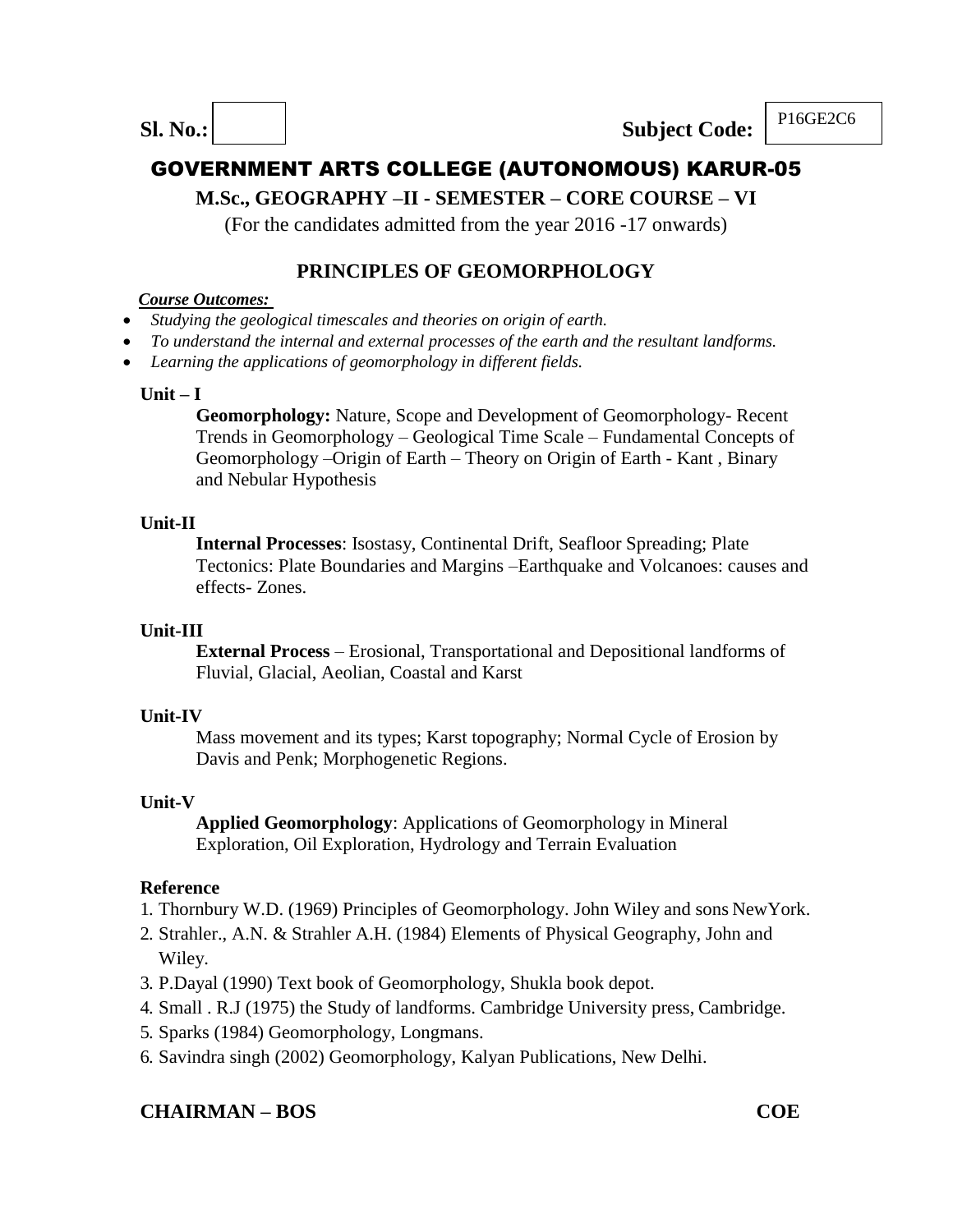# **M.Sc., GEOGRAPHY –II - SEMESTER – CORE COURSE – VII**

(For the candidates admitted from the year 2016 -17 onwards)

## **PRINCIPLES OF THEMATIC CARTOGRAPHY**

#### *Course Outcomes:*

- Understanding the concept of thematic mapping, its types, map design and layout principles.
- Learning the techniques of mapping the earth and the availability of remote sensing data for mapping.
- Studying the methods of reproduction of maps and the concept of computer assisted cartography.

## **Unit – I**

Nature and Scope of Thematic Cartography- Maps, Aerial Photos and Satellite Images; Types and Use; Cartography as a Science of Communication- Branches of Cartography

## **Unit – II**

Mapping the Earth: Shape and Dimensions of Earth – Scale and Direction – Geographic Co-Ordinate System –International Dateline- Time calculation –Grid system- Remote sensing data for mapping.

## **Unit –III**

Map Design and Compilation Procedures: Base Map Concept – Compilation and Generalization Principles – Designing Thematic Maps and Layout Principles – Lettering and its Positioning on Maps based on design.

## **Unit – IV**

Thematic Mapping: Types - simple thematic map: Qualitative – semi-Quantitative – Quantative; Complex thematic map; Problems in thematic mapping: Data and their Representation – Selection of Map Projection – choice of base map – Generalisation of data – Standardization of Symbols – Compilation of data – Designing of maps.

## **Unit – V**

Map Reproduction Methods – Use of Software Technologies in Reproduction - Planning for Reproduction - Computer Assisted Cartography

## **Reference:**

- 1. Misra R.P. and Ramesh (1989): Fundamentals of Cartography, Concept publishing Co., New Delhi.
- 2. Neg. P.Ed., (1992): Cartography and Remote Sensing, Concept Publishing Company, New Delhi.
- 3. Robinson, A.H., Sale Morrinson J.L. and Muehrake 1985): Elements ofCartography, John Wiley Sons, Ne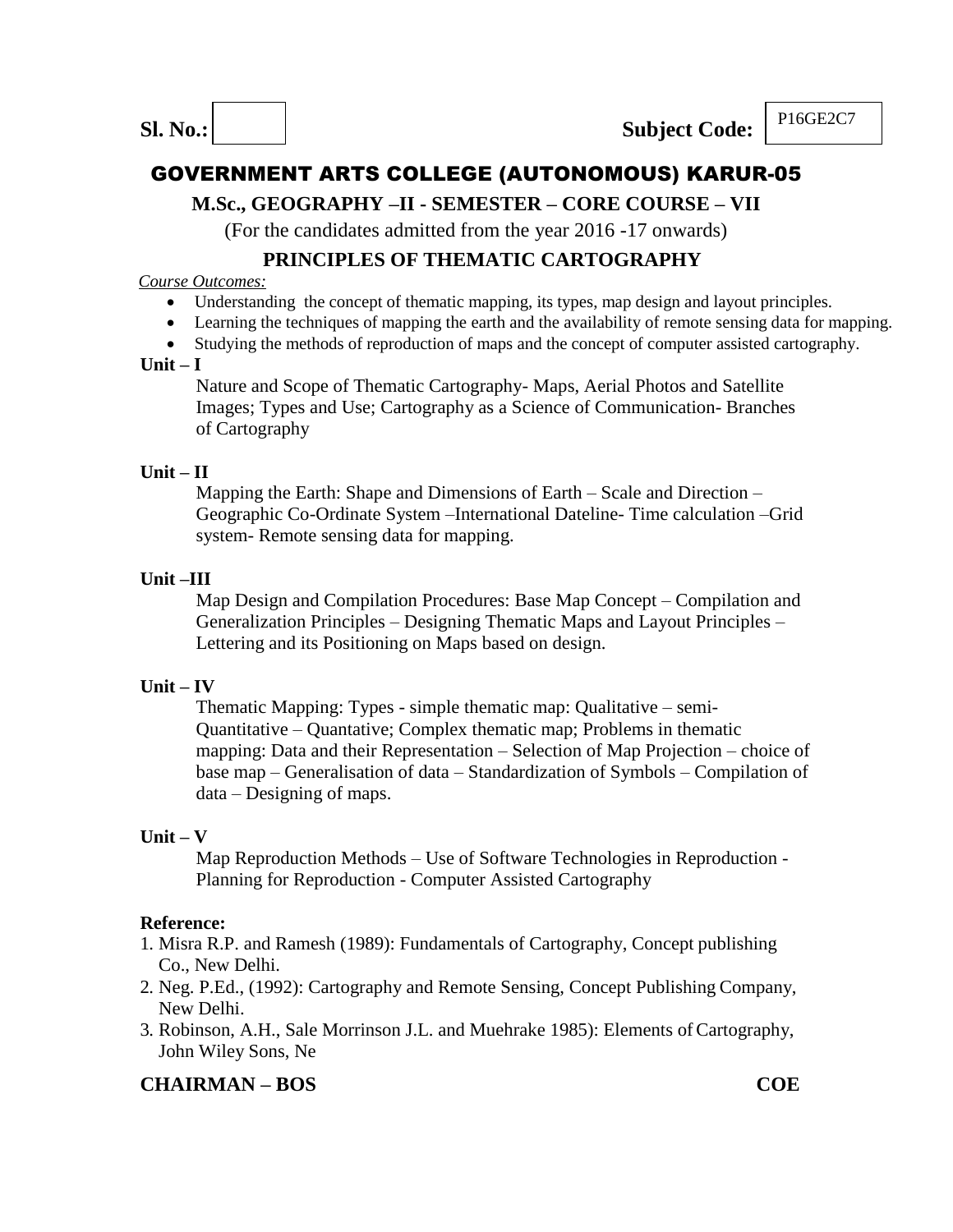## **Sl. No.:** Subject Code: P<sub>16GE2C8P</sub>

## GOVERNMENT ARTS COLLEGE (AUTONOMOUS) KARUR-05

**M.Sc., GEOGRAPHY –II - SEMESTER – CORE COURSE – VIII**

(For the candidates admitted from the year 2016 -17 onwards) PRACTICAL- II: SOCIO – ECONOMIC DATA ANALYSIS

# *Course Outcomes:*

- *Learning the techniques of drawing and applications of different graphs and distribution maps.*
- *Understanding the statistical techniques used to analyse agricultural data.*
- *To comprehend the techniques and methods used in transport network analysis and hypothesis test*

#### **Preparation of graphs**

- $\triangleright$  Simple graph
- $\triangleright$  Semi log graph
- $\triangleright$  Triangular graph
- $\triangleright$  Lorenz curve

#### **UNIT-II**

**UNIT-I**

#### **Distribution Maps**

- $\triangleright$  Mono dot Mapping
- $\triangleright$  Multi dot Mapping
- $\triangleright$  Choropleth Mapping
- $\triangleright$  Isopleth Mapping

#### **UNIT-III**

#### **Agricultural Data Analysis**

- $\triangleright$  Crop Concentration
- $\triangleright$  Crop Diversification

#### **Crop Combinational Analysis**

- Weaver's Method
- $\triangleright$  Doi's Method
- > Rafiullah's Method

#### **UNIT-IV**

#### **Simple Transport Network Analysis**

- $\triangleright$  Connectivity
- $\triangleright$  Centrality
- $\triangleright$  Accessibility
- $\triangleright$  Alpha, Beta & Gamma Indices
- Detour Index

#### **UNIT-V**

#### **Hypothesis Testing**

- $\triangleright$  'Chi' Square
- $\triangleright$  'F' Test
- $\triangleright$  't' Test

#### **Reference:**

- 1. Monkhouse and Wilkinson- Maps and Diagrams, Methuen &CO, Ltd. (1976)
- 2. PeterToyne & Peter T.Newby- Techniques in Human Geography' Macmillan Education Ltd., London., (1986).
- 3. Statistical Methods in Geography , Mcullah.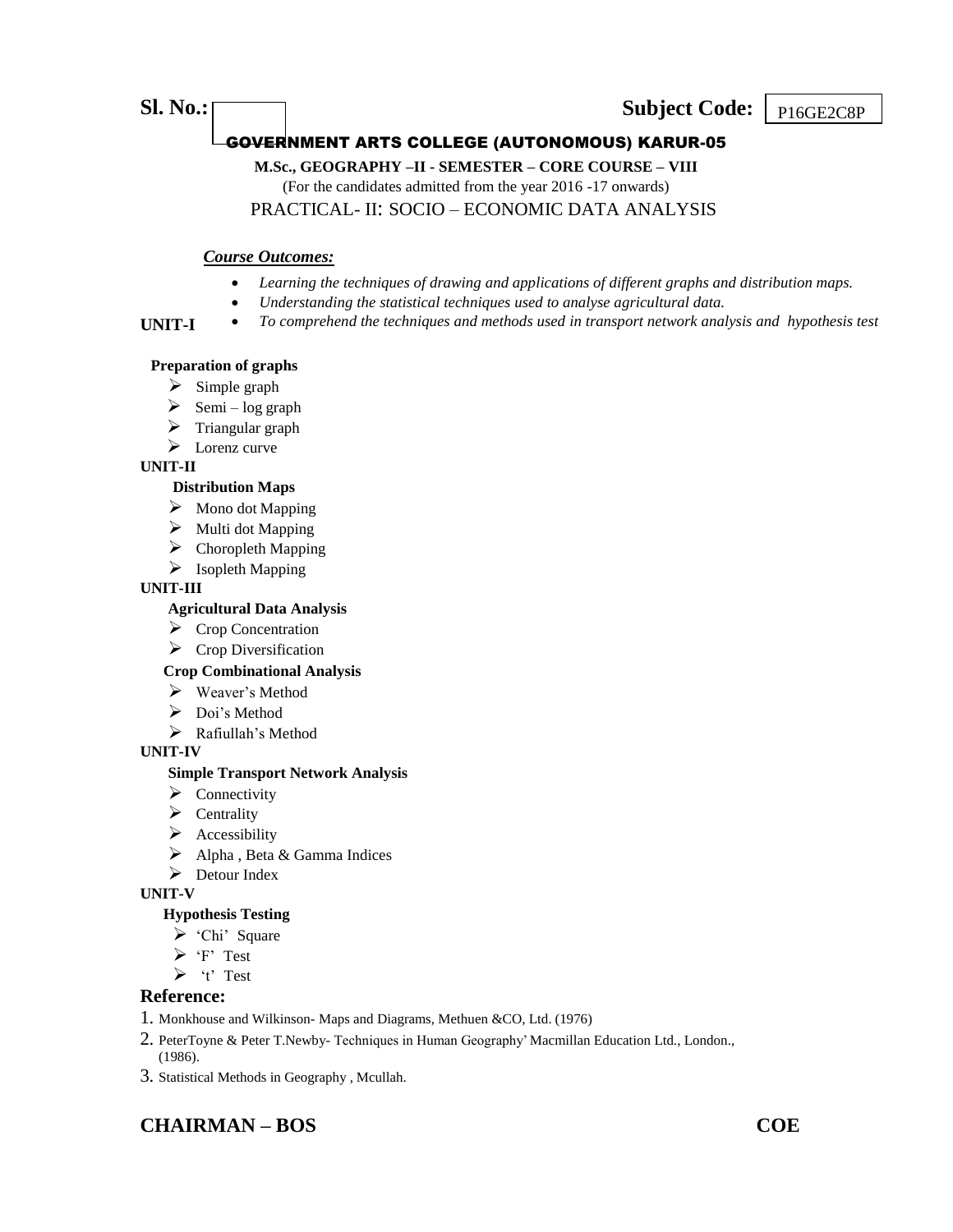## **GOVERNMENT ARTS COLLEGE (AUTONOMOUS) KARUR-05 M.Sc., GEOGRAPHY –II - SEMESTER – ELECTIVE COURSE – II** (For the candidates admitted from the year 2016 -17 onwards) **GIS AND GPS: TECHNIQUES AND APPLICATIONS**

#### *Course Outcomes:*

- *Understanding the basics of GIS and GPS.*
- *Learning the process of data input, editing and management aspects in GIS.*
- *To become familiar with the GIS operations, surveying by GPS and its applications.*

#### **Unit – I**

**GIS and Spatial Data:** Definition – Maps and Spatial Information – Geographical Information Systems: Components – Direction and Trends in GIS.

#### **Unit – II**

**Spatial and Attribute Data Management:** Spatial Entities – Raster and Vector – Spatial Data Structures – Comparison of Vector and Raster data Structures – Layered Approach and Object Oriented Approach – Problems of Data Management – Database Management System - Relational Database Model – Linking Spatial and Attribute data.

#### **Unit –III**

**Data Input and Editing:** Encoding Methods of Data Input: Keyboards, Manual Digitizing, Scanning and Automatic Digitizing Methods, Electronic Data Transfer; Data Editing: Methods of developing and Correcting Errors in Attribute and Spatial data; Reproduction, Transformation and Generalization – Edge Matching and Rubber sheeting.

## **Unit – IV**

**GIS Terminologies and Data Analyzing Operations:** Buffering and Neibhourhood Functions – Raster and Vector Overlay Methods – Point in Polygon – Line in Polygon and Line on Polygon -DEM and TIN

## **Unit – V**

**GPS Survey Methods:** Meaning – Components of GPS – System Requirements GPS Survey Methods– Elevation – Latitude and Longitude Reading with GPS – Application of GPS in Transport, Health Care and Crime Analysis.

#### **Reference:**

1. Kang-Sung chang (2002), Introduction to Geographical Information System, Tata Mcgraw Hill Publishing company Ltd, New Delhi.

2. Ian Heywood, et al (2003), An Introduction of Geographical Information Systems, Pearson Education Pvt. Ltd., Delhi.

3. Peter A. Burrough and Rachael A. Mc donnell (1998), Principles ofGeographical Information System, Oxford university press, New York.

4. Lo.C.P. and Albert K.W. Yenns (2002), Concepts and Techniques of Geographical Information Systems, Pentice Hall of India Ltd, New Delhi

5. Anand P.H. (2003), Principles of Remote Sensing and GIS, Srivenkateswara Publishers, Kumbakonam.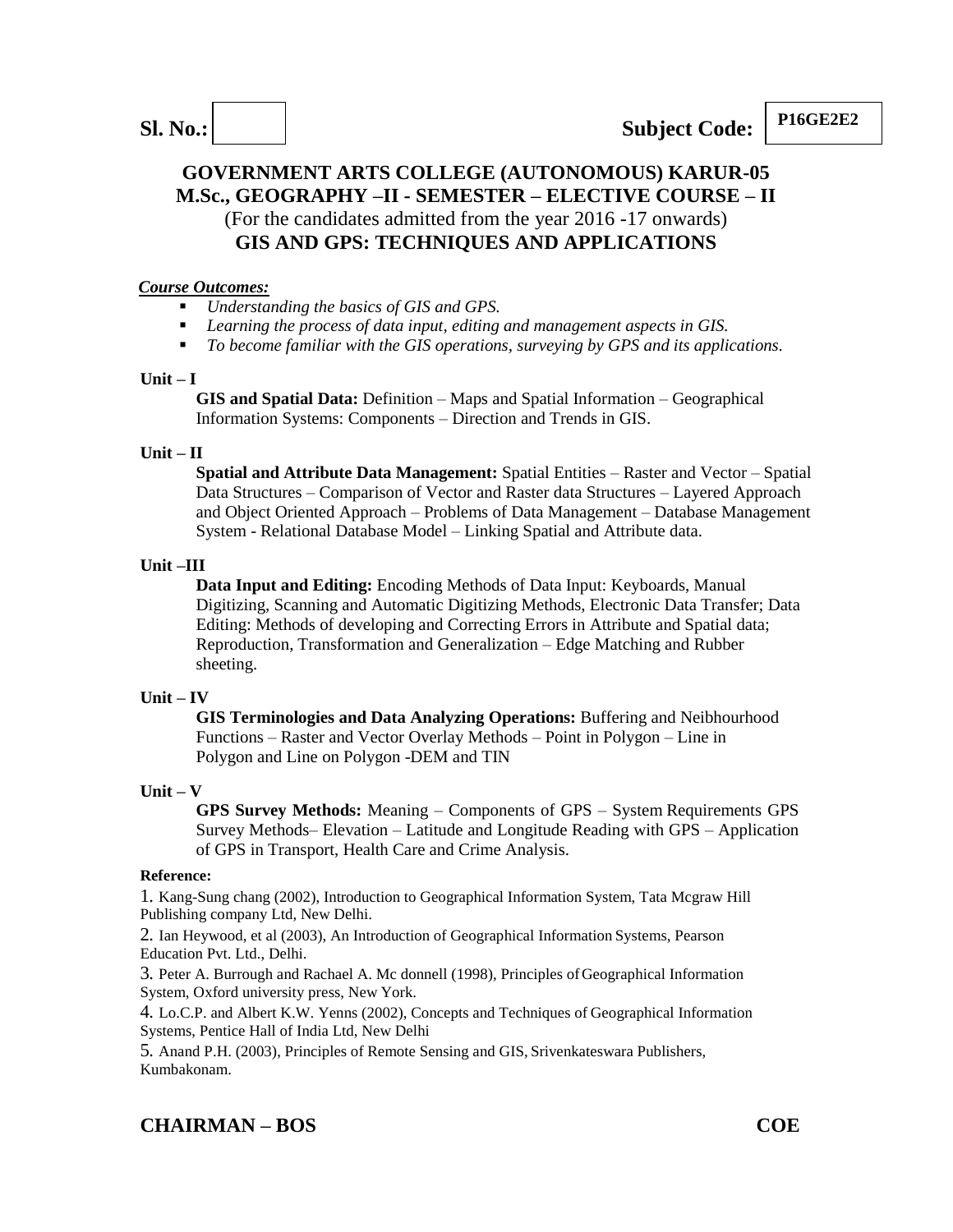**Sl. No.: Subject Code:**

**P16GE3C9**

# GOVERNMENT ARTS COLLEGE (AUTONOMOUS) KARUR-05

**M.Sc., GEOGRAPHY –III - SEMESTER – CORE COURSE – IX**

(For the candidates admitted from the year 2016 -17 onwards)

## **AGRICULTURAL GEOGRAPHY**

## *Course Outcomes:*

- *To be able to analyse the nature of Agricultural geography and the influencing factors of agriculture.*
- *Understanding the Agricultural systems of the world and the methods of agricultural Regionalisation.*
- *To become familiar with the characteristics of Indian agriculture.*

## **Unit I**

**Agricultural Geography**: Nature and Scope - Origin and Development of Agriculture - Objectives of Agricultural Geography; **Approaches to Agricultural Geography**: Commodity – Regional – Systematic.

## **Unit II**

**Physical Factors and Agriculture:** Terrain: Topography and Altitude; Climate: Temperature, Sunshine, Frost, Moisture, Drought, Snow and Winds; Soils: Parent Material, Climate, Living Organism; **Socioeconomic Factors and Agriculture**: Land Tenancy, Size of Holdings and Fragmentation of Fields, Consolidation of Holdings and Operational Efficiency, Labour, Capital, Mechanization and Equipments and Government Policy.

## **Unit III**

**Agricultural systems of the world:** Nomadic Herding, Livestock Ranching, Commercial Grazing, Shifting Cultivation, Sedentary Agriculture, Intensive Subsistence Agriculture, Intensive Agriculture, Extensive Agriculture, Mixed Farming, Dairy Farming, Horticulture, Collective Farms and State Farms.

## **Unit IV**

**Agricultural Regionalization:** Delimitation of Agricultural Regions, Methodology for Agricultural Regionalization, Crop Combination Regions, Crop Diversification, Land Capability Classification in India; **Models in Agricultural Geography**: Vonthunen's and Jonasson's – Significance and Limitations

## **Unit V**

**Indian Agriculture:** Characteristics of Indian Agriculture - **Green revolution in India:**  Merits of High Yielding Varieties, Socioeconomic Constraints in the Adoption of High Yielding Varieties, Green Revolution and Rotation of Crops; Negative Impacts, Green Revolution and Social Tension and Ecological Implications of the Green revolution.

## **References**

Majid Hussain, (1999): Systematic Agricultural Geography, Rawat Publications, Jawahar Nagar, Jaipur.

Hussain, M., (1979): Agricultural Geography, Inter India Publications, New Delhi. Morgan, W.B. and Munton, R.J., (1972): Agricultural Geography, Methuen & Co., London.

Sing, Jasbir and S.S. Dhillon, (1994): Agricultural Geography, Tata McGraw-Hill Publications, New Delhi.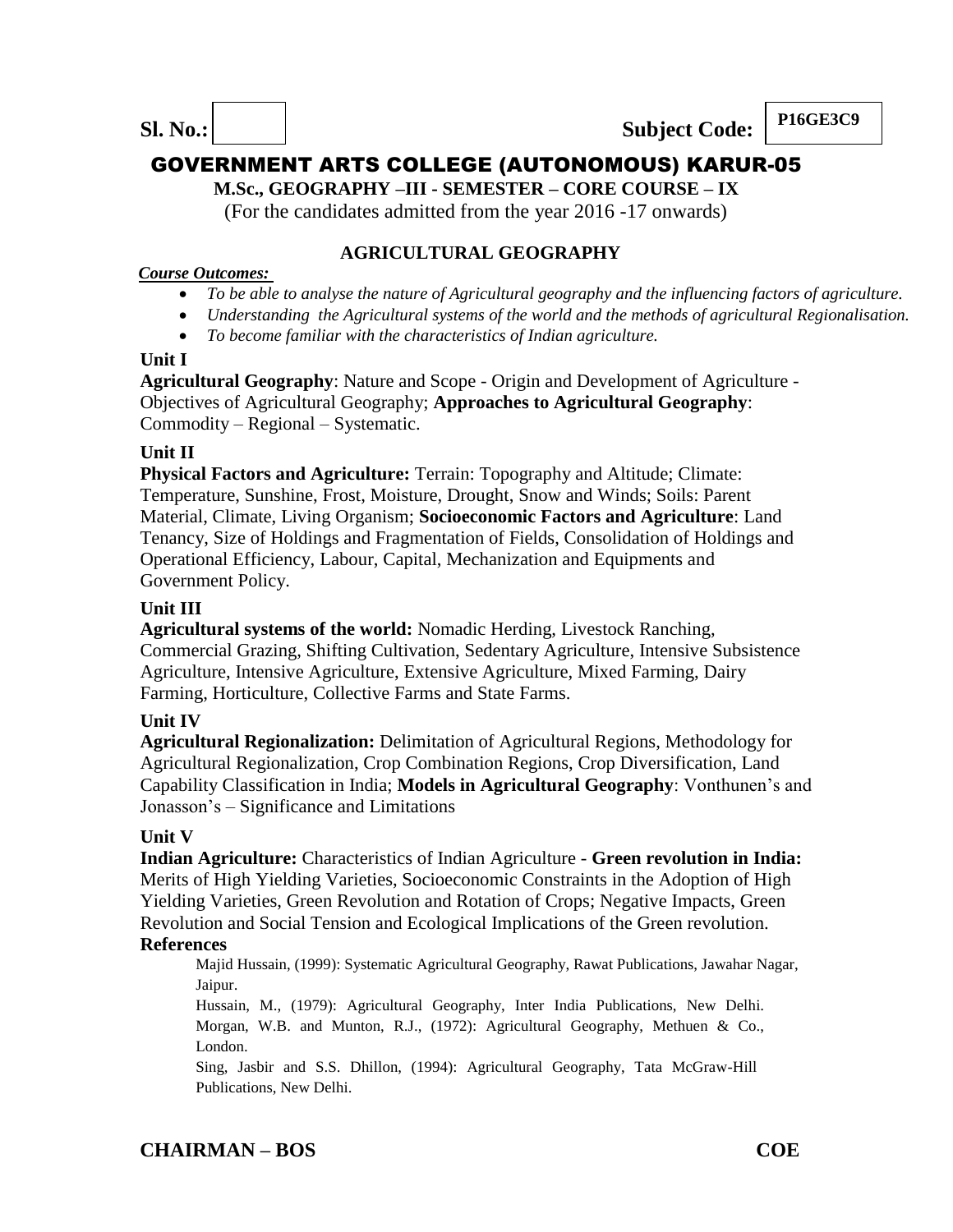

## **M.Sc., GEOGRAPHY –III SEMESTER – CORE COURSE – X**

(For the candidates admitted from the year 2016 -17 onwards)

# **RESEARCH METHODOLOGY IN GEOGRAPHY**

#### *Course Outcomes:*

- *Learning the meaning, types, objectives of research and research design.*
- *Acquiring knowledge on the methods of collection of data and the methods of selection of samples.*
- *Learning the methods of writing thesis, Abstract, Research proposal and organisation of thesis*

#### **Unit – I**

**Research methodology**: Introduction- Meaning of Research- Objectives- Types - Approaches-Significance- Identification of Research Problem – Sources, Types and Components of Research Problem.

#### **Unit – II**

**Research Design**: Selection of Topic – Statement of Problem – Formulation and Testing of Hypothesis – Time Schedule – Literature – Role of Internet – Bibliography.

#### **Unit –III**

**Data Acquisition and Analysis**: Collection of Data –Sources of Data: Primary and Secondary, Structuring Data – Data Transformation - Simple Quantitative Techniques in Analysis of Data: Correlation, Regression, Chi-Square, F-Test and T-Test.

#### **Unit – IV**

**Sampling Techniques:** Introduction – Need for Sampling – Methods of Sampling: Probability Sampling Simple, Stratified, Systematic, Cluster or Multistage Random Samplings, Non-Probability Sampling: Judgment, Convenience, Quota and Snow Ball – Merits and Limitations.

#### **Unit – V**

**Thesis writing**: Organization of the Thesis: The preliminaries, the text and the Reference Materials- Drafting of Thesis- Language and Presentation (form and style)- Writing of Abstract and Project Proposal.

- 1. Anderson.J., Durston, b.H and Poole, M., (1970), Thesis and Assignment Writing, wiley Eastern Ltd., New Delhi.
- 2. Cooray, P.G., (1992). Guide to Scientific and Technical Writing, Hindagala,Sri Lanka
- 3. Davis, j.C., (1986), Statistics and Data Analysis in Geology, John Wiley & Sons,New York.
- 4. Davis, W.K.D., (1972) The conceptual Revolution in Geography, university of London Press Ltd., London
- 5. Fitzgerald, B.P., ed. (1974), Science in Geography, series 1,2,3,4,5,and 6, Oxford University Press, London.
- 6. Hammond, R. and Mccullagh, P., (1978). Quantitative Techniques in Geography: An Introduction, Clarendon Press, Oxford.
- 7. Hanag, L.L., and Lounsbury, J.F., (1971). Research Methods in Geography, Brown Company Publishers, Iowa.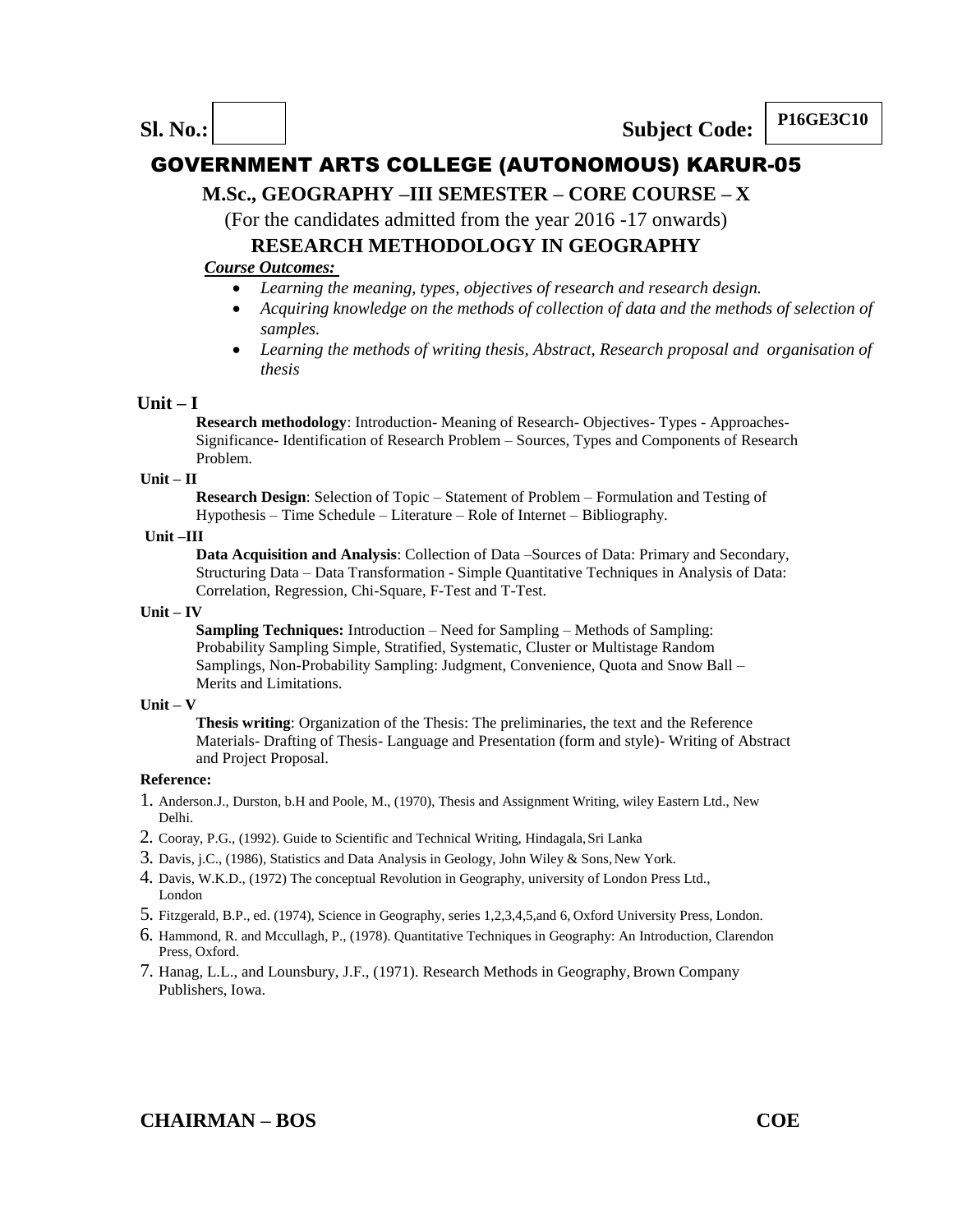**P16GE3C11 Sl. No.: Subject Code: P16GE3C11** 

# GOVERNMENT ARTS COLLEGE (AUTONOMOUS) KARUR-05

## **M.Sc., GEOGRAPHY –III SEMESTER – CORE COURSE – XI**

(For the candidates admitted from the year 2016-17 onwards) **GEOGRAPHIC THOUGHT**

#### *Course Outcomes:*

- *To study the origin and development of geography and its changing nature .*
- *Learning about the schools of geography and their contribution to the subject.*
- *Understanding the Quantitative revolutionary aspect and modern trends in Geography.*

#### **UNIT – I**

**Nature and Status of Geography**: Global and Indian Perspectives - Changing Paradigms of Geography; Nature and Trends in Geographical Studies: Regional Geography, Development Studies, Environmental Studies, Area Studies and Behavioral Studies

#### **UNIT – II**

**Origin and Development of Geography:** Roman, Greek and Arabs; Explorations and Discoveries: Marco Polo, Christopher Columbus, Ferdinand Magellan, Vasco da Gama and Captain Cook.

#### **UNIT –III**

**Contribution of Major Schools of Geography:** Alexander Von Humbolt, Carl Ritter and Friedrich Ratzel: **French**: Vidal de La Blache, Jean Brunhes, Albert Demageon and Emmanuel de Martonne: **British:** L.D.Stamp, J.Mackinder, Peter Haggett, A.J. Herbertson: **American**: Ellen Churchill Semple, Huntington, W.M.Davis and Isaiah Bowman.

#### **UNIT – IV**

**Ancient and Modern Indian Contributions to the Development of Geography:**  Contributions of Ancient Indians to the Development of Geography. **Development of Modern Geography in India in the fields;** Geomorphology, Climatology, Human Geography, Agricultural Geography and Urban Geography.

#### **UNIT – V**

**Modern trends in Geography**: Quantitative Revolution in Geography. Remote Sensing, GIS and GPS in Geography; Indian Organizations in Geographical Research: ISRO, Survey of India, Geological Survey of India and NATMO.

- 1. Adhikari, S., (1992). Fundamentals of Geographical Thought, chaitanya Publishing House, Allahabad, India.
- 2. Freeman, R., (1970). Hundred Years of Geography, Hutchinson, London.
- 3. Hartshorne, R., (1959) Perspective on Nature of Geography, AAAG, Washington.
- 4. Harvay, D., (1972). Explanation in Geograohy, Edward Amold publications, London
- 5. Hussain, M., (1994), Human Geography, Rawat Publications, New Delhi, India.
- 6. Hussain, M., (1995), Evolution of Geographical thought, Rawat Publications, New Delhi, India.
- 7. Negi, B.S., (1994). Geographical Thought, Kedar Nath Ram Nath, Meerut, India.
- 8. Wayne Davis, K.D., (1972). Conceptual Revolution in Geography, University of London press, Londo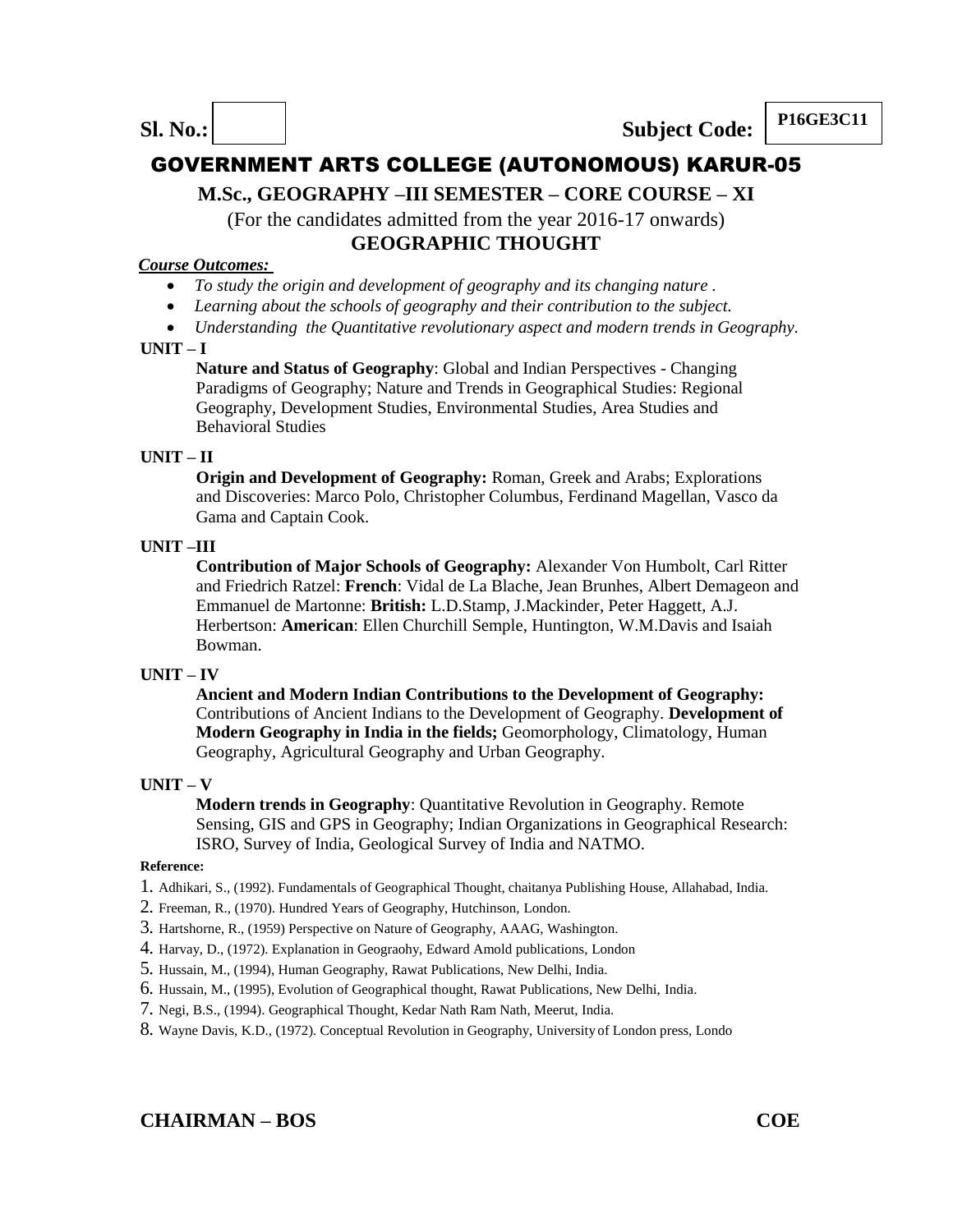## **Sl. No.: Subject Code: P16GE3C12P**

## GOVERNMENT ARTS COLLEGE (AUTONOMUS) KARUR-05

**M.Sc., GEOGRAPHY –III SEMESTER – CORE COURSE – XII**

(For the candidates admitted from the year 2016-17 onwards)

#### **Practical- III: STATISTICAL TECHNIQUES AND CARTOGRAPHIC METHODS**

#### *Course Outcomes:*

- *To gain knowledge on techniques and methods of sampling.*
- *Understanding the statistical methods for measuring dispersion and centraltendency.*
- *Studying the methods of Frequency analysis and Statistical methods to analyse the correlation between variables*. **UNIT-I**

#### **Types and Methods of Sampling**

#### **Geographical sampling**

 $\triangleright$  Point, Line and Area

#### **Random Sampling**

- $\triangleright$  Simple random Sampling
- $\triangleright$  Systematic random Sampling
- $\triangleright$  Stratified random Sampling

#### **UNIT- II**

#### **Graphical Representation of Frequency Distribution.**

- $\triangleright$  Frequency Distribution
- $\triangleright$  Frequency Curve
- $\triangleright$  Frequency Polygon
- Histogram
	- $\triangleright$  Cumulative Frequency Curve/ogive

#### **UNIT-III**

#### **Measures of Central tendency& Geographical pattern**

- $\triangleright$  Mean Centre
- $\triangleright$  Median centre
- $\triangleright$  Mean centre and standard distance
- Mode
- $\triangleright$  Rn Index

**UNIT-IV**

#### **Measures of Dispersion**

- $\triangleright$  Range
- Mean Deviation
- $\triangleright$  Quartile Deviation
- $\triangleright$  Standard Deviation
- $\triangleright$  Skewness
- $\triangleright$  Kurtosis

#### **UNIT-V**

#### **Association Analysis Simple**

#### **Correletion**

- Karl Pearson's Product Moment correlation
- $\triangleright$  Spearman's Rank correlation
- $\triangleright$  Simple Regression.

- 1. Monkhouse and Wilkinson- Maps and Diagrams, Methuen &CO, Ltd. (1976)
- 2. PeterToyne & Peter T.Newby- Techniques in Human Geography' Macmillan Education Ltd.,London., (1986).
- 3. Statistical Methods in Geography , Mcullah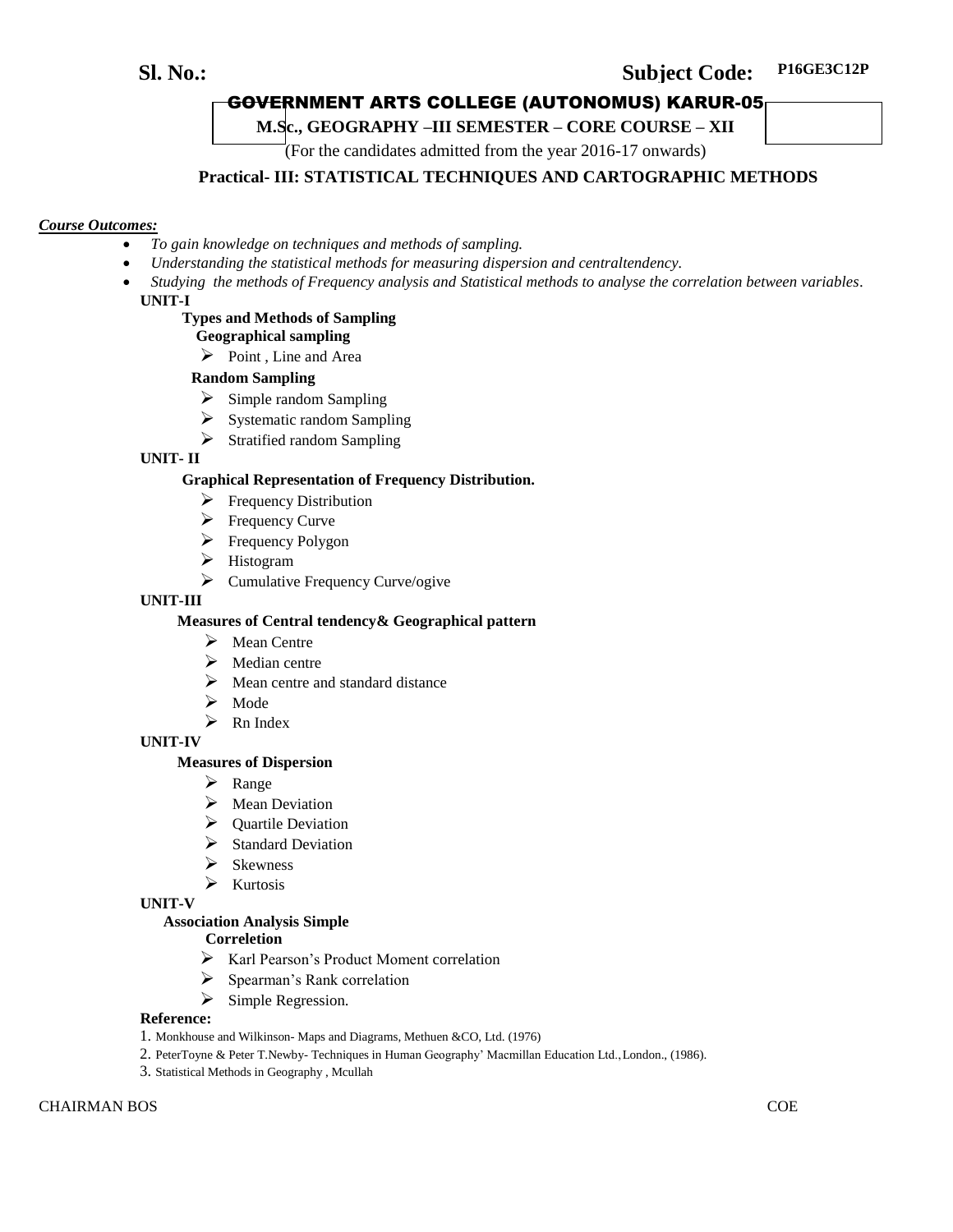**Subject Code:**

**P16GE3E**

**3**

# GOVERNMENT ARTS COLLEGE (AUTONOMOUS) KARUR-05

## **M.Sc., GEOGRAPHY –III SEMESTER – ELECTIVE COURSE – III**

(For the candidates admitted from the year 2016 -17 onwards)

## **POLITICAL GEOGRAPHY**

## *Course Outcomes:*

- *To study the nature of political Geography, its traditions and its relations with other disciplines.*
- *Understanding the concept of States, Nations and the theories on global strategic views.*
- *To get an overview on Multinational organization, reorganization of states and interstate disputes in India.*

## **Unit-I**

**Political geography:** Nature and Scope –Contemporary traditions in political geography – Approaches to Study – Its Relation to other Social Science **Disciplines** 

## **Unit –II**

Nation: Concept – Characteristics – Elements of Nation Building – Nationalism; State: Concept – Characteristics – Types ; Land Locked – Littoral – Island States

## **Unit- III**

Frontiers and Boundaries: Evolution and Classification – Core Areas and Capitals, Centre – Periphery Relations

## **Unit- IV**

Global Strategic Views; Heartland and Rim Land Theories – Indian Ocean Politics – International Relations – Multinational Organizations: Political, Economic and Cultural Blocks

## **Unit-V**

Political Geography of India: Federalism - State Reorganization after Independence – Emergence of New States – India's Border Problems – Inter State Disputes with Tamil Nadu

- 1. Alexander, L.M. World Political Patterns, London, 1964
- 2. Dikshit, R.D. Political Geography, New Delhi. 2004
- 3. Dwivedi, R.L. Fundamentals of Political Geography, Allhabad, 2010
- 4. Valkenburg, V. Elements of Political Geography, New York, 1957
- 5. Kasperson / Minghi, Structure of Political Geography, London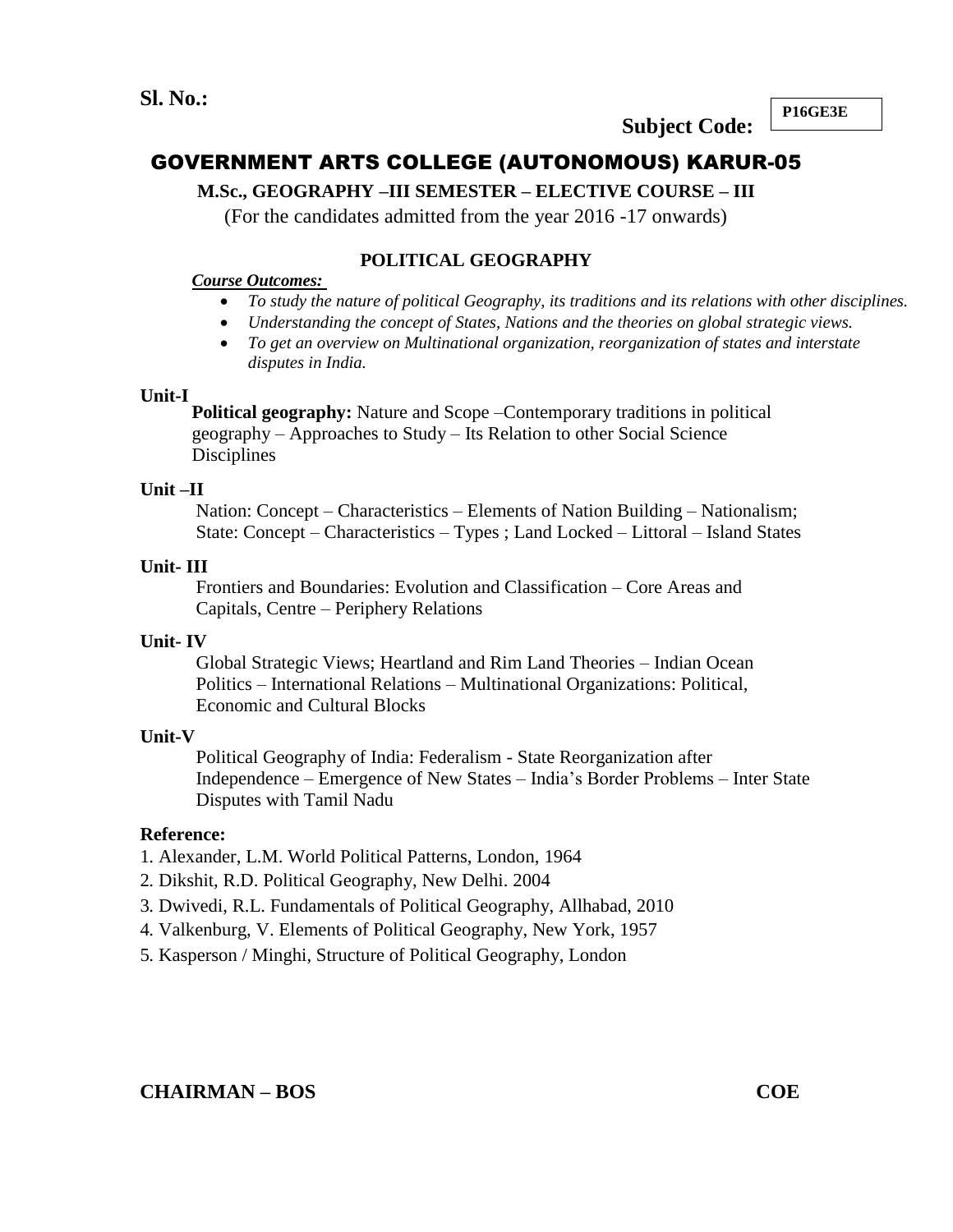## **M.Sc., GEOGRAPHY – IV - SEMESTER – CORE COURSE – XIII**

(For the candidates admitted from the year 2016 -17 onwards)

## **REGIONAL PLANNING**

#### *Course Outcomes:*

- *Understanding the concept of planning, Regions and their types.*
- *Studying the approaches to Regional analysis, the regional imbalances in resources and associated problems in India.*
- *To comprehend the planning system in Tamil Nadu.*

## **Unit-I**

**Planning and Regions**: Meaning and Types of Planning – Meaning and Types of Regions, Need and Evolution of Regional Planning. Objectives of Regional planning– Interdisciplinary Nature of Regional Planning. Regionalism vs. Sectionalism.

## **Unit -II**

**Regional Imbalances and Problems in India**: Regional Imbalances And Problem in the Distribution of Natural Resources (soil, forest, water and mineral), Agricultural Development, Industrial Concentration and Population Distribution. Need for Spatio-Temporal and Sectoral Planning.

## **Unit -III**

**Approaches to Regional Analysis**: Geographic Approach – Economic Approach Sociological Approach – Holistic Approach; Regions for Planning in India

## **Unit -IV**

**Planning in India:** Historical Development; Appraisal of Five-Year Plans and Annual Plans, Multi Level Planning, Planning Regions in India; Objectives and Achievements of Special Programmes; Drought Prone Area Programme, Tribal and Hill Area Development Programme, Backward Area Development Programme, National Watershed Development Programme.

## **Unit -V**

**Planning in Tamil Nadu:** Evolution of Regional Planning in Tamil Nadu - Sate Planning Commission – Planning Regions of Tamil Nadu – District Planning Units and its Implementing Authorities. Panchayat Raj System – Power and Functions of Town Panchayat, Municipality and Corporation -CMDA

## **References**

Misra R.P., (1992): Regional planning: Concepts, techniques, policies and case studies, Concept Publishing Company, New Delhi.

Misra, R.P, Sundaram, K.V and Prakasarao, V.L.S., (1947): Regional development planning in India, Vikash publishing house, New Delhi.

Mahesh Chand and Vinay Kumar Puri (1985): Regional planning in India, Allied publishers Pvt. Ltd., Delhi.

Prakasa Rao, V.L.S (1963): Regional planning, Asia Publishing House, Calcutta.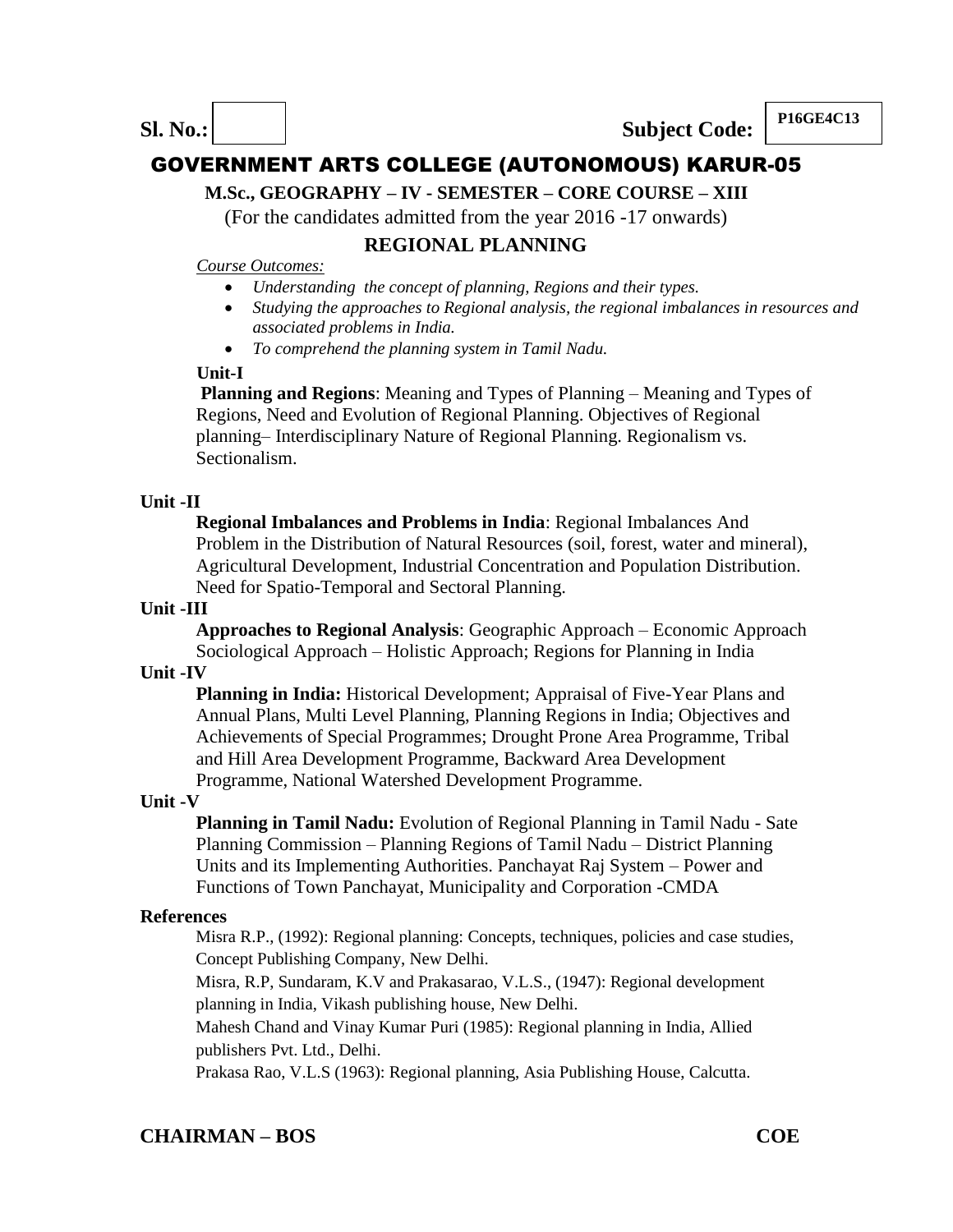**P16GE4C14P Sl. No.: Subject Code: P16GE4C14P** 

# GOVERNMENT ARTS COLLEGE (AUTONOMOUS) KARUR-05

**M.Sc., GEOGRAPHY – IV SEMESTER – CORE COURSE – XIV**

(For the candidates admitted from the year 2016 -17 onwards)

## **Practical – IV – TECHNIQUES OF REMOTE SENSING AND GIS**

## *Course Outcomes:*

- Acquiring knowledge on marginal information and able to interpret Aerial photos and Satellite images.
- To be able to compute scales of Aerial photos.
- To be able to prepare maps with GIS softwares and surveying by GPS.

## **Unit – I**

## *Aerial Photo*

- $\triangleright$  Stereovision test
- $\triangleright$  Anatomy of pocket stereoscope

## **Unit - II**

- $\triangleright$  Marginal Information of Aerial Photo
- $\triangleright$  Interpretation of Aerial Photo
- $\triangleright$  Determination of Scale

## **Unit – III**

- *Satellite Image*
- $\triangleright$  Marginal Information
- $\triangleright$  Visual Interpretation
- Digital Image Enhancement
- $\triangleright$  Image Classification

## **Unit -IV**

- $\triangleright$  GIS Operations
- $\triangleright$  Scanning
- $\triangleright$  File Conversion
- $\triangleright$  Geo-Referencing
- $\triangleright$  Digitizing
- $\triangleright$  Generation of DEM and TIN

## **Unit – V**

- $\triangleright$  GPS survey
- $\triangleright$  Thematic Mapping

# **Reference:**

- 1. Principle of Aerial Photographic Interpretation Luder,D.R. McGraw hill book, Co, London
- 2. Lillesand, T.M., and Keifer, R.W., (1994). Remote Sensing and Image Interpretation, John Wiley & Sons, New York.
- 3. Concepts and Techniques of Geographic Information Systems Yeung, Albert, K.W., Prentice Hall of India Private Ltd, New Delhi
- 4. Sabins, F.F.Jr., (1987). Remote Sensing: Principles and Interpretation, W.H. Freeman &Co., New York.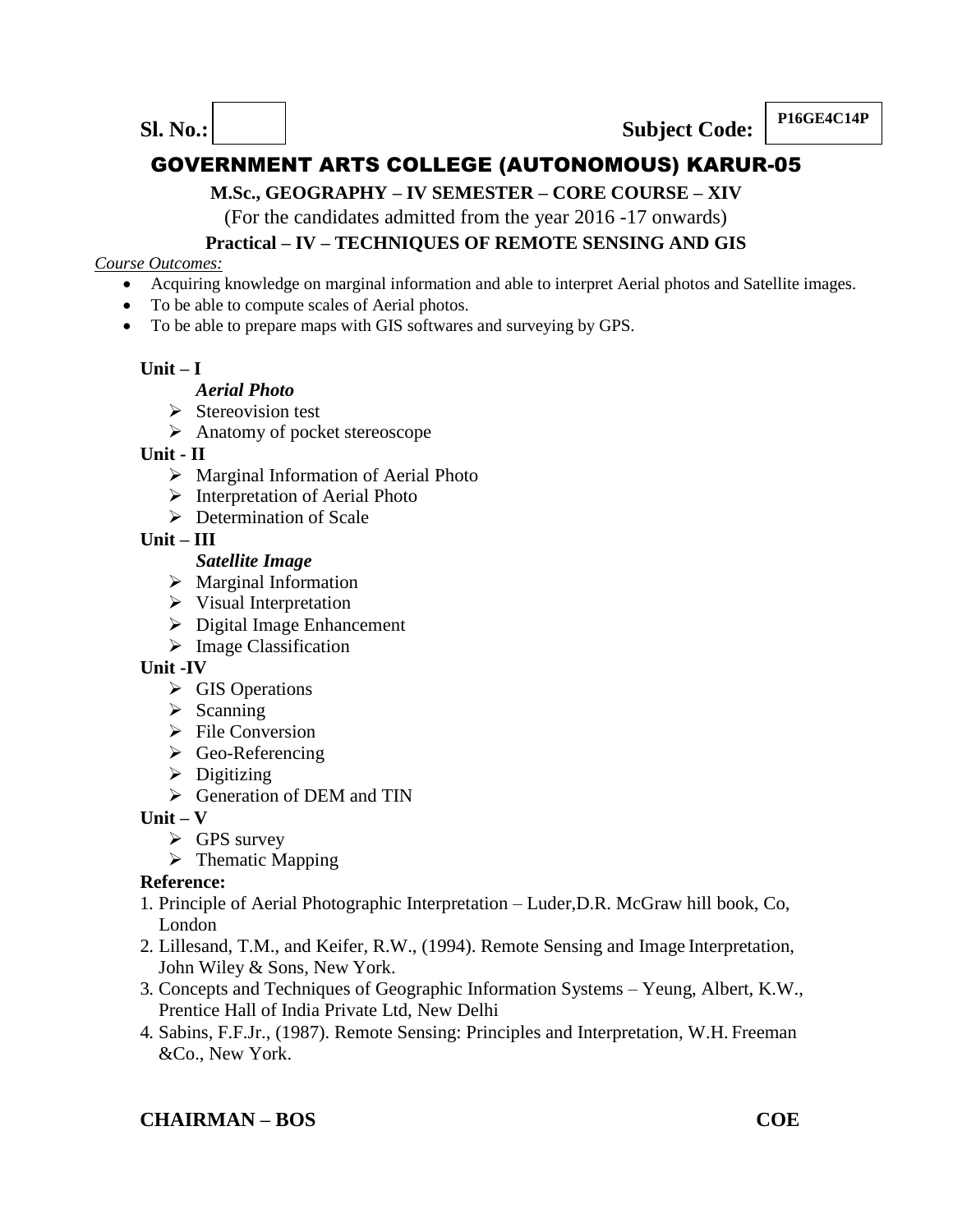**P16GE4E4 Sl. No.: Subject Code: P16GE4E4** 

# GOVERNMENT ARTS COLLEGE (AUTONOMOUS) KARUR-05

## **M.Sc., GEOGRAPHY – IV - SEMESTER – ELECTIVE COURSE – IV**

(For the candidates admitted from the year 2016-17 onwards)

## **ENVIRONMENTAL APPRAISAL AND MANAGEMENT**

## *Course Outcomes:*

- *Understanding the components of environment and changing nature of concepts in man-environment relationship.*
- *Studying the nature of ecosystem, its functions and impacts of man on environment.*
- *Recognizing the social issues of environment and the measures in practice to protect environment.*

## **Unit I**

**Environmental Geography**: nature and scope – components of environment -Environmental geography and related sciences – changing nature of concepts: Determinism, Posibilism, probablism and neo determinism

## **Unit-II**

## **Concept and components of ecosystem - Structure and functions of**

**Ecosystem** - Food chain- Food web- food Pyramids; Nutrient cycles: Carbon cycle – Oxygen cycle – Nitrogen cycle – Phosphorous cycle

## **Unit-III**

**Impact of Man On Environment:** Soil erosion – deforestation – Mining – Pesticides – Air Pollution – Green house effect – Ozone depletion - Acid rain – Water Pollution – Thermal Pollution – Noise Pollution – Radioactive Pollution  $-$  'E'-waste.

## **Unit-IV**

**Social Issues and Environment:** Unsustainable to sustainable development – Urban problems related to energy – Water conservation – Resettlement and Rehabilitation of people – Climatic change – Wasteland reclamation.

## **Unit-V**

**Environmental planning and management:** Concept of environmental management – Plans of environmental management – EIA: Meaning and Concept – Different stages in EIA process – Kyoto Protocol- Eye on Earth summit - Environmental legislation in India.

## **Reference:**

Trivedi, R.N., (1997): A Text book of Environmental Sciences, Animal publications Ltd, New Delhi.

Barucha - Environmental Geography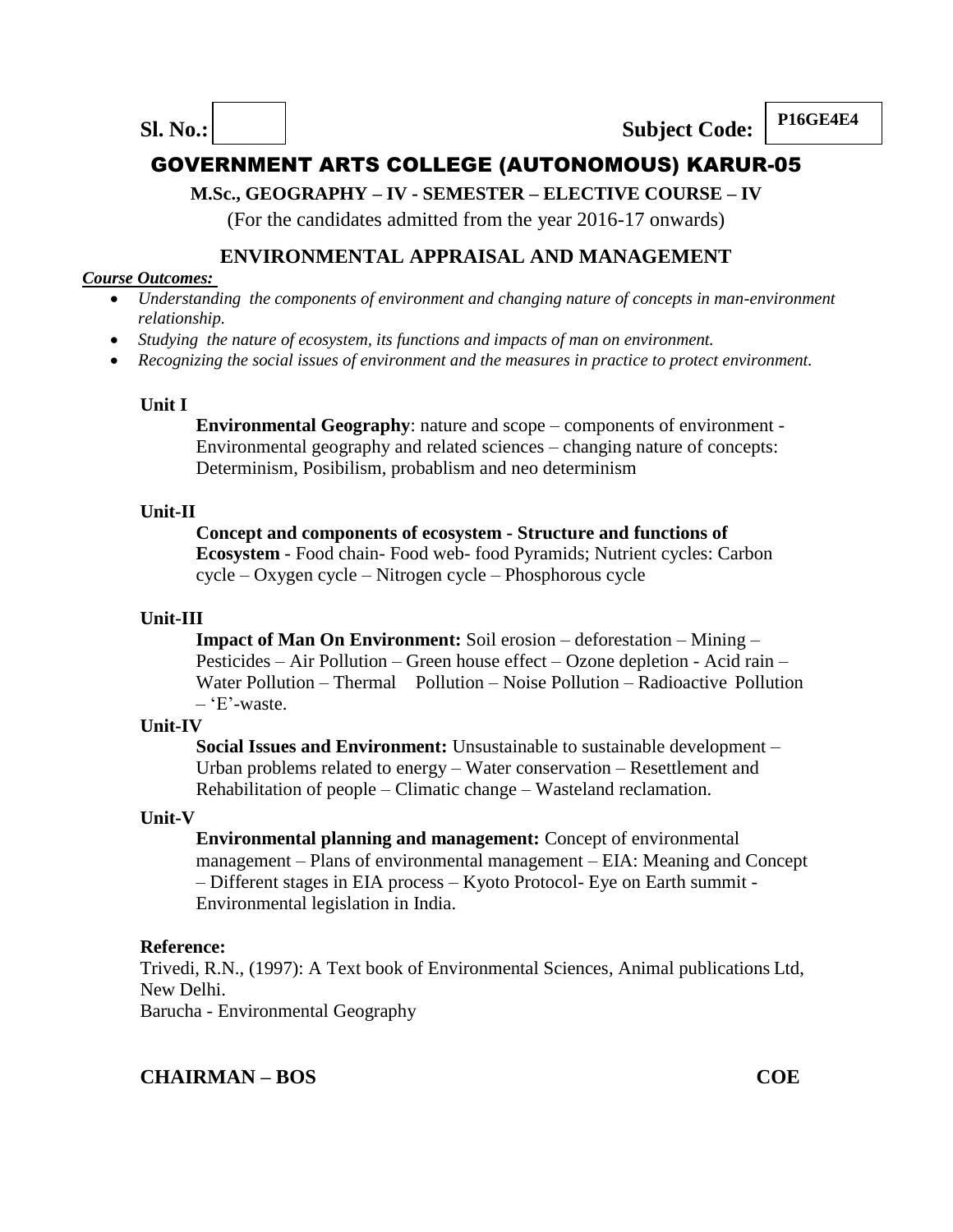**P16GE4E5 Sl. No.: Subject Code: P16GE4E5** 

# GOVERNMENT ARTS COLLEGE (AUTONOMOUS) KARUR-05

## **M.Sc., GEOGRAPHY – IV - SEMESTER – ELECTIVE COURSE – V**

(For the candidates admitted from the year 2016-17 onwards)

#### **GEOGRAPHY OF TRAVEL AND TOURISM**

#### *Course Outcomes:*

- *Acquiring knowledge on tourism, its types and components.*
- *Studying the ways of promoting tourism and Tourism organizations in India and Tamil Nadu*
- *To become familiar with the major tourist centres of India and Tamil Nadu*.

#### **UNIT-I**

**Scope and content**- importance; Classification of travellers: Tourists merchants- Explorers-Pilgrims; Factors influencing tourism; Tourism types: Religions-recreational - cultural – Ecological- Sporting – Medical – Domestic – International.

#### **UNIT-II**

**Tourist Facilities and services**: Transport – Accommodation – Catering – Entertainment; their role in the development of tourism; Travel Documents: Passport- Visa and its types – travellers cheque – credit cards.

#### **UNIT-III**

**Tourism promotion**: Advertisement – Sales support activates –public relations – marketing of tourist products; Travel Agencies - Tour operators and their functions; Types of hotels – motels - chaultries – guest house; their role in tourism promotion.

#### **UNIT-IV**

**Tourism Organisation in India:** Tourism organisation in India: Department of tourism in India – Ministry of Tourism – Indian Tourism Development corporation – Tamil Nadu Tourism Development corporation.

#### **UNIT-V**

**A detailed study on major tourist sports in India**: Delhi – Kolkatta – Mumbai – Hyderbad- Jaipur- Shimla- Holy places in North India ; Major tourist parts in Tamil Nadu: Chennai – Madurai – Ooty –Kodaikanal.

- 1. Khan, M.A, (2005) introduction to tourism, Anmol Publication Pvt Ltd, New delhi.
- 2. Sangar, J.P., (2006) Tourism Management, Anmol Publication Pvt Ltd, New delhi.
- 3. Sharma, S.P., (2007) Tourism and Environment, Concepts, Principles and Approaches, Kanishka Publishes Distribution, New Delhi.